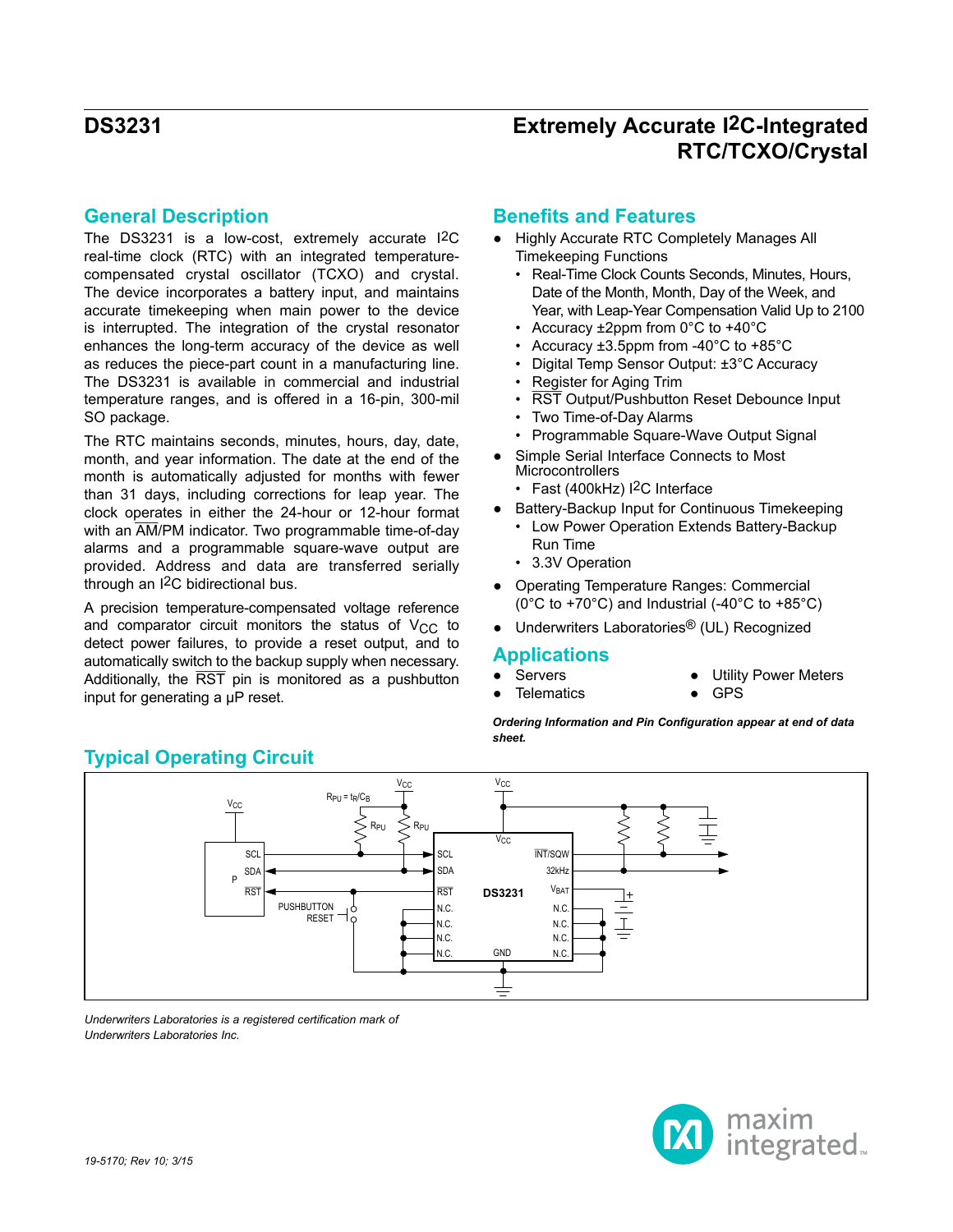## **Absolute Maximum Ratings**

Voltage Range on Any Pin Relative to Ground....-0.3V to +6.0V Junction-to-Ambient Thermal Resistance (θJA) (Note 1)73°C/W Junction-to-Case Thermal Resistance (θJC) (Note 1)....23°C/W Operating Temperature Range

| DS3231S.<br>)…………………………………………………0°C to +70°C      |  |
|---------------------------------------------------|--|
| -40 $^{\circ}$ C to +85 $^{\circ}$ C<br>DS3231SN. |  |

| Soldering Temperature (reflow, 2 times max) +260°C   |  |
|------------------------------------------------------|--|
| (see the Handling, PCB Layout, and Assembly section) |  |

**Note 1:** Package thermal resistances were obtained using the method described in JEDEC specification JESD51-7, using a four-layer board. For detailed information on package thermal considerations, refer to **[www.maximintegrated.com/thermal-tutorial](http://www.maximintegrated.com/thermal-tutorial)**.

*Stresses beyond those listed under "Absolute Maximum Ratings" may cause permanent damage to the device. These are stress ratings only, and functional operation of the device at these*  or any other conditions beyond those indicated in the operational sections of the specifications is not implied. Exposure to absolute maximum rating conditions for extended periods may affect<br>device reliability.

## **Recommended Operating Conditions**

 $(T_A = T_{MIN}$  to  $T_{MAX}$ , unless otherwise noted.) (Notes 2, 3)

| <b>PARAMETER</b>       | <b>SYMBOL</b>    | <b>CONDITIONS</b> | <b>MIN</b>       | <b>TYP</b> | <b>MAX</b>           | <b>UNITS</b> |
|------------------------|------------------|-------------------|------------------|------------|----------------------|--------------|
|                        | Vcc              |                   | 2.3              | 3.3        | 5.5                  | V            |
| Supply Voltage         | V <sub>BAT</sub> |                   | 2.3              | 3.0        | 5.5                  | V            |
| Logic 1 Input SDA, SCL | ۷ін              |                   | 0.7x<br>$V_{CC}$ |            | $V_{CC}$ +<br>0.3    | V            |
| Logic 0 Input SDA, SCL | $V_{IL}$         |                   | $-0.3$           |            | 0.3x<br>$V_{\rm CC}$ | V            |

#### **Electrical Characteristics**

(V<sub>CC</sub> = 2.3V to 5.5V, V<sub>CC</sub> = Active Supply (see Table 1),  $T_A = T_{MIN}$  to  $T_{MAX}$ , unless otherwise noted.) (Typical values are at V<sub>CC</sub> = 3.3V,  $V_{BAT}$  = 3.0V, and  $T_A$  = +25°C, unless otherwise noted.) (Notes 2, 3)

| <b>PARAMETER</b>                                             | <b>SYMBOL</b><br><b>CONDITIONS</b> |                                                        |                         |          | <b>TYP</b> | <b>MAX</b> | <b>UNITS</b> |  |
|--------------------------------------------------------------|------------------------------------|--------------------------------------------------------|-------------------------|----------|------------|------------|--------------|--|
|                                                              |                                    |                                                        | $V_{\text{CC}} = 3.63V$ |          |            | 200        |              |  |
| <b>Active Supply Current</b>                                 | <b>ICCA</b>                        | (Notes 4, 5)                                           | $V_{CC}$ = 5.5V         |          |            | 300        | μA           |  |
| <b>Standby Supply Current</b>                                |                                    | $12C$ bus inactive, 32kHz<br>output on, SQW output off | $V_{\rm CC} = 3.63V$    |          |            | 110        |              |  |
|                                                              | <b>Iccs</b>                        | (Note 5)                                               | $V_{CC}$ = 5.5V         |          |            | 170        | μA           |  |
| <b>Temperature Conversion Current</b>                        |                                    | I <sup>2</sup> C bus inactive, 32kHz                   | $V_{CC} = 3.63V$        |          |            | 575        |              |  |
|                                                              | <b>ICCSCONV</b>                    | output on, SQW output off                              | $V_{\rm CC}$ = 5.5V     |          |            | 650        | μA           |  |
| Power-Fail Voltage                                           | <b>V<sub>PF</sub></b>              |                                                        |                         | 2.45     | 2.575      | 2.70       | $\vee$       |  |
| Logic 0 Output, 32kHz, INT/SQW,<br><b>SDA</b>                | VOL                                | $I_{\Omega}$ = 3mA                                     |                         |          |            | 0.4        | $\vee$       |  |
| Logic 0 Output, RST                                          | $V_{OL}$                           | $I_{OL}$ = 1mA                                         |                         |          |            | 0.4        | $\vee$       |  |
| Output Leakage Current 32kHz,<br>INT/SQW, SDA                | <sup>I</sup> LO                    | Output high impedance                                  | $-1$                    | $\Omega$ | $+1$       | μA         |              |  |
| Input Leakage SCL                                            | ۱۱                                 |                                                        |                         | $-1$     |            | $+1$       | μA           |  |
| RST Pin I/O Leakage                                          | <b>I</b> OL                        | RST high impedance (Note 6)                            | $-200$                  |          | $+10$      | μA         |              |  |
| V <sub>BAT</sub> Leakage Current<br>(V <sub>CC</sub> Active) | <b>BATLKG</b>                      |                                                        |                         |          | 25         | 100        | nA           |  |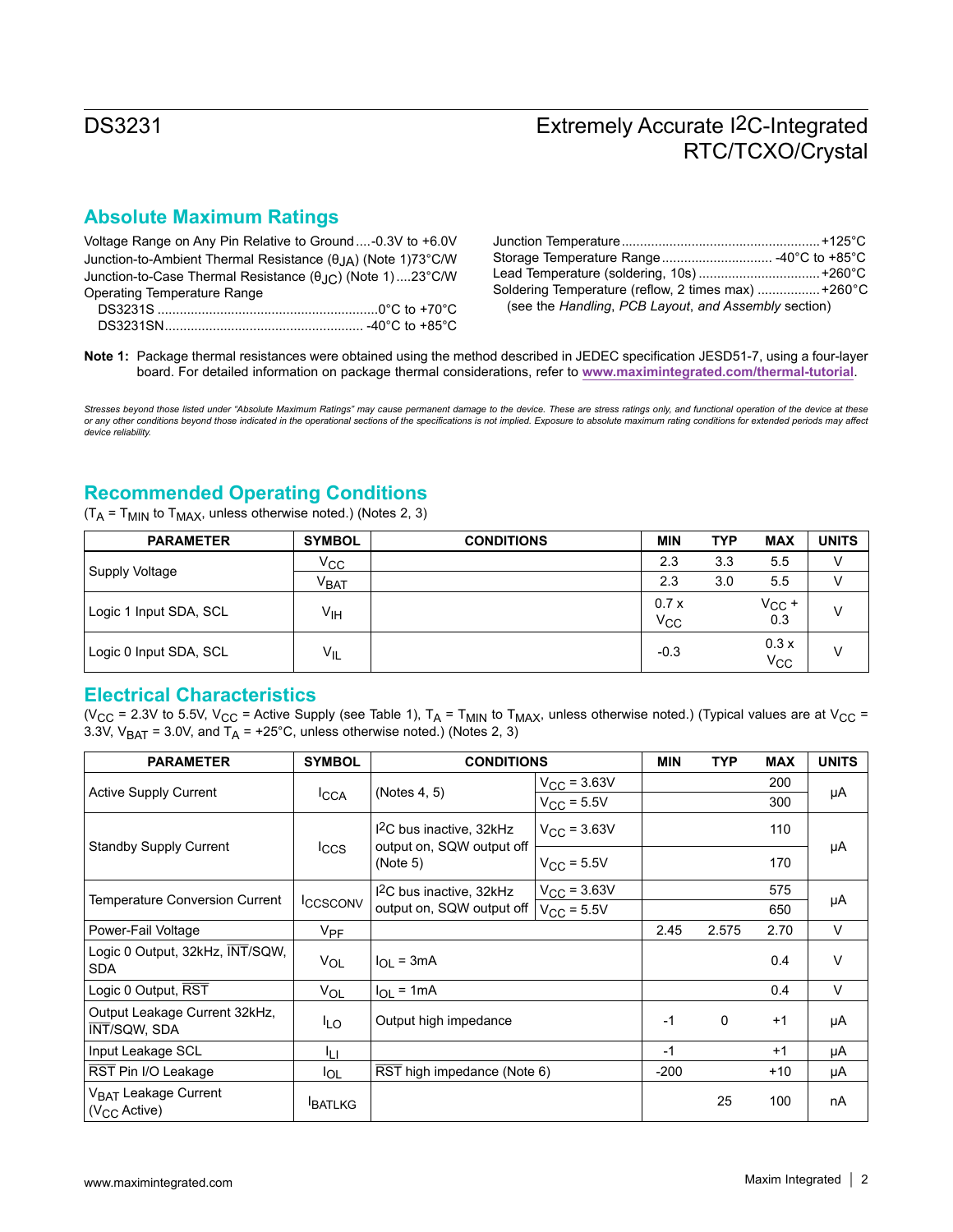## **Electrical Characteristics (continued)**

(V<sub>CC</sub> = 2.3V to 5.5V, V<sub>CC</sub> = Active Supply (see Table 1), T<sub>A</sub> = T<sub>MIN</sub> to T<sub>MAX</sub>, unless otherwise noted.) (Typical values are at V<sub>CC</sub> = 3.3V, V<sub>BAT</sub> = 3.0V, and T<sub>A</sub> = +25°C, unless otherwise noted.) (Notes 2, 3)

| <b>PARAMETER</b>                                    | <b>SYMBOL</b>          | <b>CONDITIONS</b>                                  |                                     |      | <b>TYP</b> | <b>MAX</b> | <b>UNITS</b> |  |
|-----------------------------------------------------|------------------------|----------------------------------------------------|-------------------------------------|------|------------|------------|--------------|--|
| <b>Output Frequency</b>                             | <sup>f</sup> out       | $V_{\text{CC}}$ = 3.3V or $V_{\text{BAT}}$ = 3.3V  |                                     |      | 32.768     |            | kHz          |  |
| Frequency Stability vs.                             | Δf/f <sub>OUT</sub>    | $V_{\rm CC}$ = 3.3V or<br>$V_{\text{BAT}} = 3.3V,$ | $0^{\circ}$ C to +40 $^{\circ}$ C   |      |            | ±2         | ppm          |  |
| Temperature (Commercial)                            |                        | aging offset $=$ 00h                               | $>40^{\circ}$ C to +70 $^{\circ}$ C |      |            | ±3.5       |              |  |
|                                                     |                        | $V_{\rm CC}$ = 3.3V or                             | -40°C to <0°C                       |      |            | ±3.5       |              |  |
| Frequency Stability vs.<br>Temperature (Industrial) | $\Delta f/f_{\rm OUT}$ | $V_{\text{BAT}} = 3.3V,$                           | $0^{\circ}$ C to +40 $^{\circ}$ C   |      |            | ±2         | ppm          |  |
|                                                     |                        | aging offset $= 00h$                               | $>40^{\circ}$ C to +85 $^{\circ}$ C |      |            | ±3.5       |              |  |
| Frequency Stability vs. Voltage                     | $\Delta f/V$           |                                                    |                                     |      |            |            | ppm/V        |  |
|                                                     |                        |                                                    | $-40^{\circ}$ C                     |      | 0.7        |            |              |  |
| Trim Register Frequency                             | $\Delta f / LSB$       |                                                    | $+25^{\circ}$ C                     |      | 0.1        |            |              |  |
| Sensitivity per LSB                                 |                        | Specified at:                                      | $+70^{\circ}$ C                     |      | 0.4        |            | ppm          |  |
|                                                     |                        |                                                    | $+85^{\circ}$ C                     |      | 0.8        |            |              |  |
| Temperature Accuracy                                | Temp                   | $V_{\text{CC}}$ = 3.3V or $V_{\text{BAT}}$ = 3.3V  |                                     | $-3$ |            | $+3$       | °C           |  |
|                                                     |                        | After reflow,                                      | First year                          |      | ±1.0       |            |              |  |
| Crystal Aging                                       | $\Delta f/f_{\rm O}$   | not production tested                              | $0-10$ years                        |      | ±5.0       |            | ppm          |  |

### **Electrical Characteristics**

( $V_{CC}$  = 0V,  $V_{BAT}$  = 2.3V to 5.5V,  $T_A = T_{MIN}$  to  $T_{MAX}$ , unless otherwise noted.) (Note 2)

| <b>PARAMETER</b>                      | <b>SYMBOL</b> | <b>CONDITIONS</b>                                     |                          | <b>MIN</b> | <b>TYP</b> | <b>MAX</b> | <b>UNITS</b> |
|---------------------------------------|---------------|-------------------------------------------------------|--------------------------|------------|------------|------------|--------------|
| Active Battery Current                |               | $\overline{EOSC}$ = 0, BBSQW = 0,                     | $V_{\text{BAT}}$ = 3.63V |            |            | 70         | μA           |
|                                       | <b>BATA</b>   | $SCL = 400kHz$ (Note 5)                               | $V_{\text{BAT}} = 5.5V$  |            |            | 150        |              |
| Timekeeping Battery Current           |               | $EOSC = 0$ , BBSQW = 0,<br>$EN32kHz = 1$ .            | $V_{BAT} = 3.63V$        |            | 0.84       | 3.0        |              |
|                                       | <b>BATT</b>   | $SCL = SDA = 0V$ or<br>SCL = SDA = $V_{BAT}$ (Note 5) | $V_{\text{BAT}} = 5.5V$  |            | 1.0        | 3.5        | μA           |
| <b>Temperature Conversion Current</b> |               | $EOSC = 0$ , BBSQW = 0.<br>$SCL = SDA = 0V$ or        | $V_{\text{BAT}}$ = 3.63V |            |            | 575        |              |
|                                       | <b>BATTC</b>  | $SCL = SDA = VBAT$                                    | $V_{\text{BAT}} = 5.5V$  |            |            | 650        | μA           |
| Data-Retention Current                | <b>BATTDR</b> | $EOSC = 1$ , $SCL = SDA = 0V$ , $+25^{\circ}C$        |                          |            | 100        | nA         |              |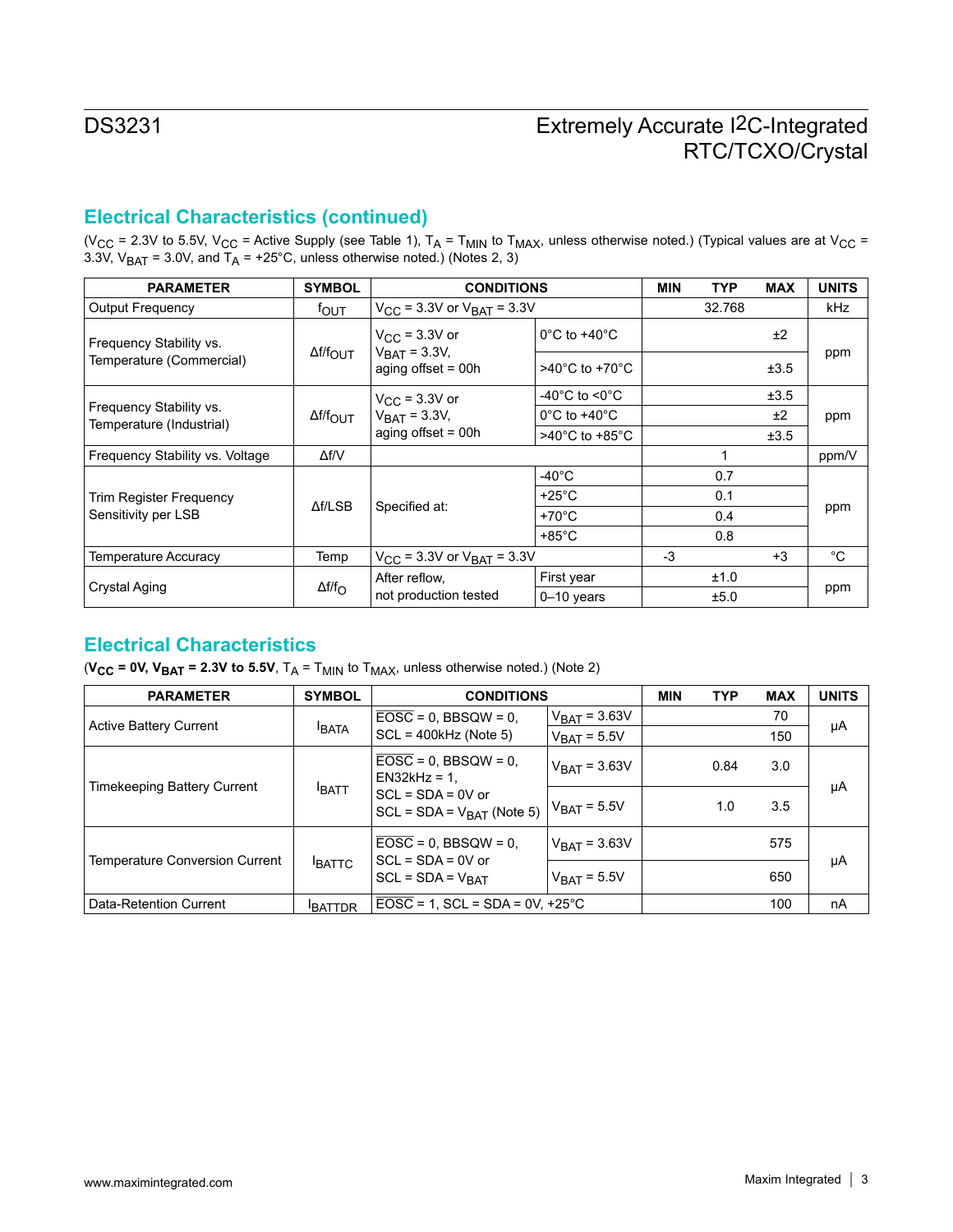## **AC Electrical Characteristics**

(V<sub>CC</sub> = V<sub>CC(MIN)</sub> to V<sub>CC(MAX)</sub> or V<sub>BAT</sub> = V<sub>BAT(MIN)</sub> to V<sub>BAT(MAX)</sub>, V<sub>BAT</sub> > V<sub>CC</sub>, T<sub>A</sub> = T<sub>MIN</sub> to T<sub>MAX</sub>, unless otherwise noted.) (Note 2)

| <b>PARAMETER</b>                                                     | <b>SYMBOL</b>       | <b>CONDITIONS</b> | <b>MIN</b> | <b>TYP</b> | <b>MAX</b> | <b>UNITS</b> |  |  |  |  |
|----------------------------------------------------------------------|---------------------|-------------------|------------|------------|------------|--------------|--|--|--|--|
|                                                                      |                     | Fast mode         | 100        |            | 400        | kHz          |  |  |  |  |
| <b>SCL Clock Frequency</b>                                           | $f_{SCL}$           | Standard mode     | 0          |            | 100        |              |  |  |  |  |
| <b>Bus Free Time Between STOP</b>                                    |                     | Fast mode         | 1.3        |            |            |              |  |  |  |  |
| and START Conditions                                                 | <sup>t</sup> BUF    | Standard mode     | 4.7        |            |            | μs           |  |  |  |  |
| Hold Time (Repeated) START                                           |                     | Fast mode         | 0.6        |            |            |              |  |  |  |  |
| Condition (Note 7)                                                   | <sup>t</sup> HD:STA | Standard mode     | 4.0        |            |            | μs           |  |  |  |  |
| Low Period of SCL Clock                                              |                     | Fast mode         | 1.3        |            |            |              |  |  |  |  |
|                                                                      | t <sub>LOW</sub>    | Standard mode     | 4.7        |            |            | μs           |  |  |  |  |
| High Period of SCL Clock                                             |                     | Fast mode         | 0.6        |            |            |              |  |  |  |  |
|                                                                      | <sup>t</sup> HIGH   | Standard mode     | 4.0        |            |            | μs           |  |  |  |  |
| Data Hold Time (Notes 8, 9)                                          |                     | Fast mode         | 0          |            | 0.9        |              |  |  |  |  |
|                                                                      | <sup>t</sup> HD:DAT | Standard mode     | $\Omega$   |            | 0.9        | μs           |  |  |  |  |
| Data Setup Time (Note 10)                                            | t <sub>SU:DAT</sub> | Fast mode         | 100        |            |            | ns           |  |  |  |  |
|                                                                      |                     | Standard mode     | 250        |            |            |              |  |  |  |  |
| <b>START Setup Time</b>                                              | t <sub>SU:STA</sub> | Fast mode         | 0.6        |            |            | μs           |  |  |  |  |
|                                                                      |                     | Standard mode     | 4.7        |            |            |              |  |  |  |  |
| Rise Time of Both SDA and SCL                                        |                     | Fast mode         | $20 +$     |            | 300        | ns           |  |  |  |  |
| Signals (Note 11)                                                    | t <sub>R</sub>      | Standard mode     | $0.1C_B$   |            | 1000       |              |  |  |  |  |
| Fall Time of Both SDA and SCL                                        |                     | Fast mode         | $20 +$     |            | 300        | ns           |  |  |  |  |
| Signals (Note 11)                                                    | tF                  | Standard mode     | $0.1C_B$   |            | 300        |              |  |  |  |  |
| Setup Time for STOP Condition                                        |                     | Fast mode         | 0.6        |            |            | μs           |  |  |  |  |
|                                                                      | t <sub>SU:STO</sub> | Standard mode     | 4.7        |            |            |              |  |  |  |  |
| Capacitive Load for Each Bus<br>Line                                 | $C_B$               | (Note 11)         |            |            | 400        | pF           |  |  |  |  |
| Capacitance for SDA, SCL<br>C <sub>I/O</sub>                         |                     |                   |            | 10         |            | pF           |  |  |  |  |
| Pulse Width of Spikes That Must<br>Be Suppressed by the Input Filter | tsp                 |                   |            | 30         |            | ns           |  |  |  |  |
| <b>Pushbutton Debounce</b>                                           | PB <sub>DB</sub>    |                   |            | 250        |            | ms           |  |  |  |  |
| <b>Reset Active Time</b>                                             | t <sub>RST</sub>    |                   |            | 250        |            | ms           |  |  |  |  |
| Oscillator Stop Flag (OSF) Delay                                     | tosF                | (Note 12)         |            | 100        |            | ms           |  |  |  |  |
| <b>Temperature Conversion Time</b><br>tconv                          |                     |                   |            | 125        | 200        | ms           |  |  |  |  |

## **Power-Switch Characteristics**

 $(T_A = T_{MIN}$  to  $T_{MAX}$ )

| <b>PARAMETER</b>                                                     | <b>SYMBOL</b>    | <b>CONDITIONS</b> | MIN | TYP | <b>MAX</b> | <b>UNITS</b> |
|----------------------------------------------------------------------|------------------|-------------------|-----|-----|------------|--------------|
| $ V_{\text{CC}}$ Fall Time; $V_{\text{PF(MAX)}}$ to<br>$V_{PF(MIN)}$ | tvccF            |                   | 300 |     |            | μs           |
| $V_{CC}$ Rise Time; $V_{PF(MIN)}$ to<br>$V_{PF(MAX)}$                | WCCR             |                   | 0   |     |            | μs           |
| Recovery at Power-Up                                                 | <sup>I</sup> REC | (Note 13)         |     | 250 | 300        | ms           |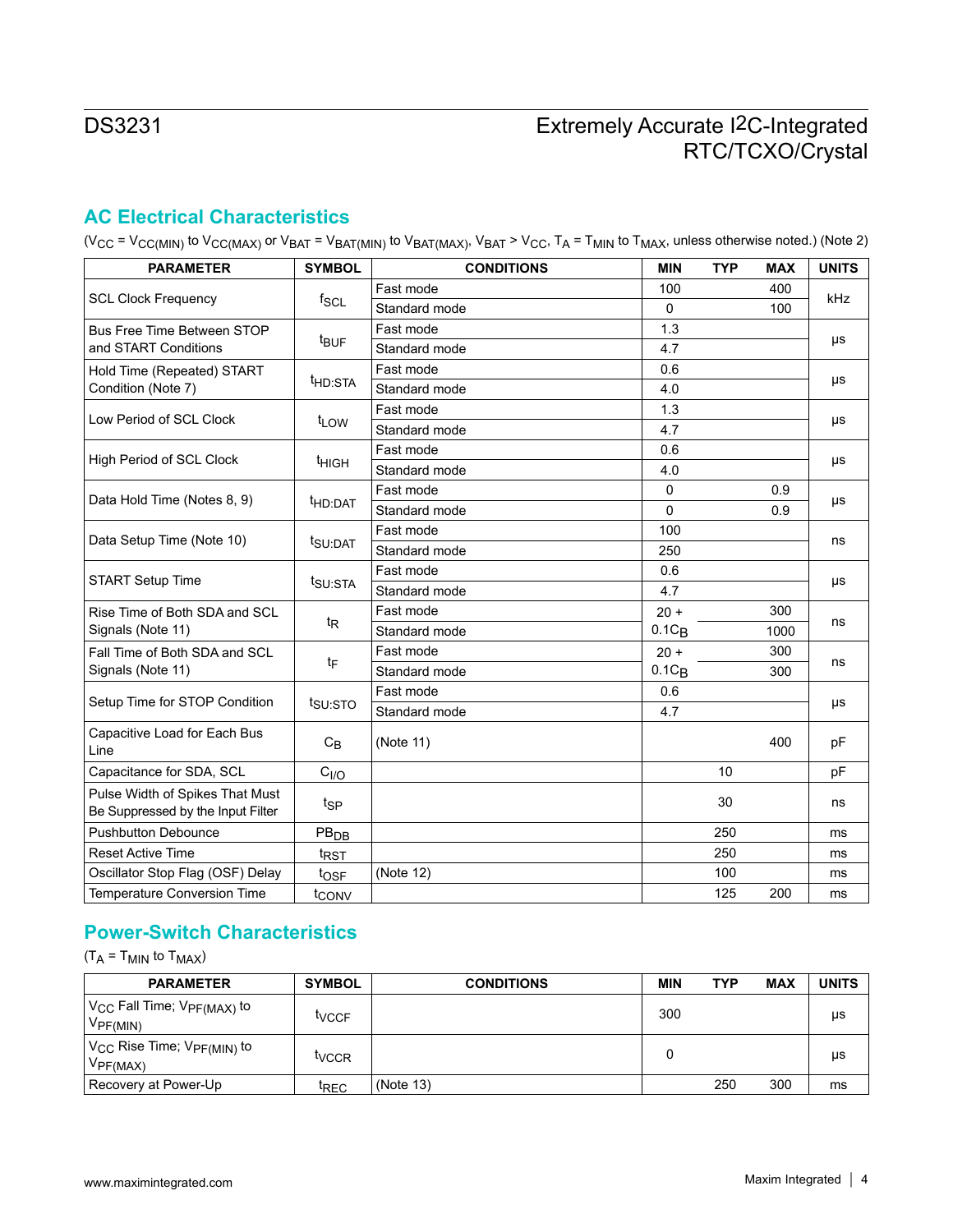# **Pushbutton Reset Timing**



# **Power-Switch Timing**

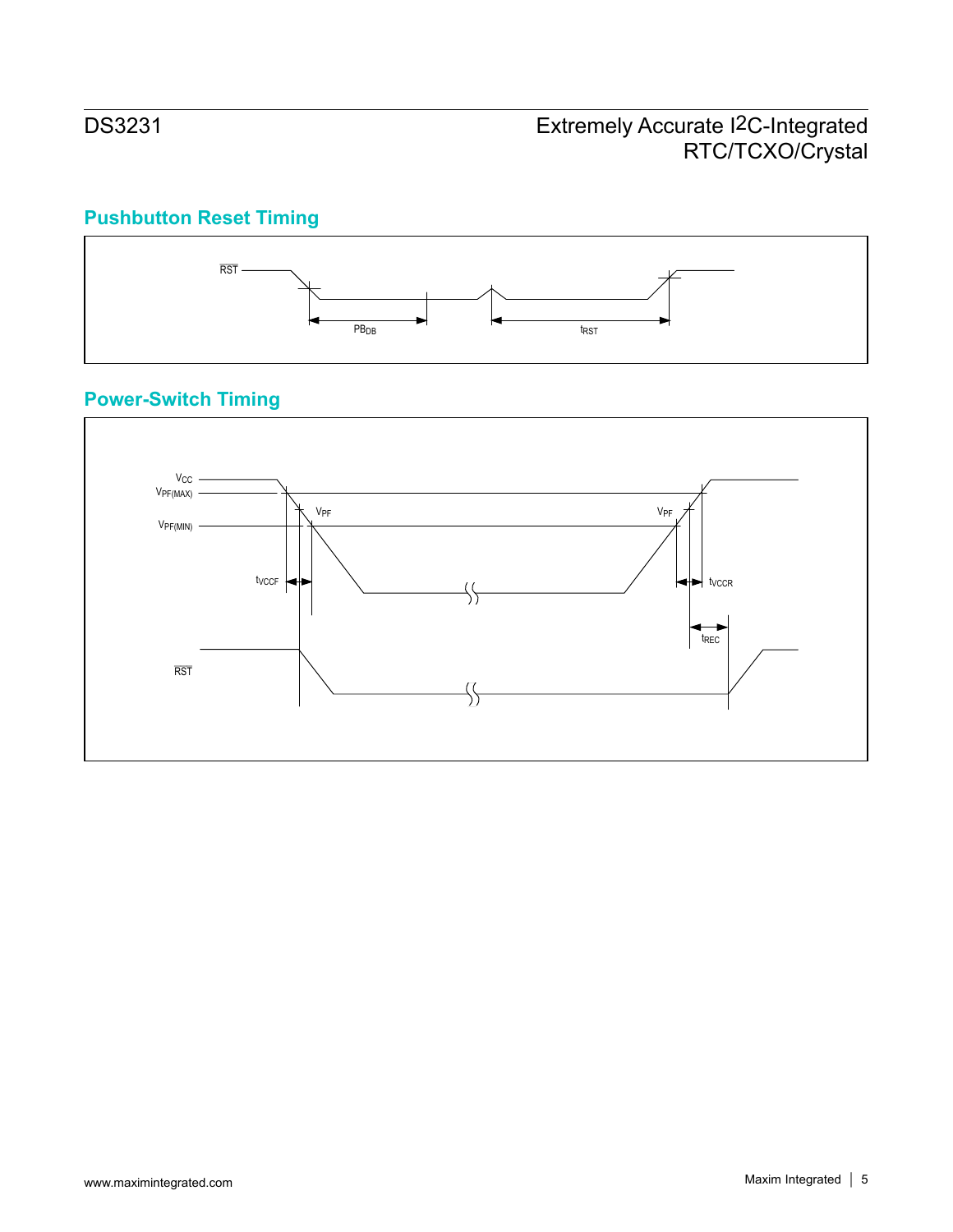## **Data Transfer on I2C Serial Bus**



# WARNING: Negative undershoots below -0.3V while the part is in battery-backed mode may cause loss of data.<br>Note 2: Limits at -40°C are quaranteed by design and not production tested.

- **Note 2:** Limits at -40°C are guaranteed by design and not production tested.<br>**Note 3:** All voltages are referenced to ground.
- **Note 3:** All voltages are referenced to ground.<br>**Note 4:** I<sub>CCA</sub>-SCL clocking at max frequency
- **Note 4:** I<sub>CCA</sub>—SCL clocking at max frequency = 400kHz.<br>**Note 5:** Current is the averaged input current, which inclu
- **Note 5:** Current is the averaged input current, which includes the temperature conversion current.
- **Note 6:** The  $\overline{\text{RST}}$  pin has an internal 50k $\Omega$  (nominal) pullup resistor to V<sub>CC</sub>.<br>**Note 7:** After this period, the first clock pulse is generated.
- **Note 7:** After this period, the first clock pulse is generated.<br>**Note 8:** A device must internally provide a hold time of at le
- A device must internally provide a hold time of at least 300ns for the SDA signal (referred to the V<sub>IH(MIN)</sub> of the SCL signal) to bridge the undefined region of the falling edge of SCL.
- Note 9: The maximum t<sub>HD:DAT</sub> needs only to be met if the device does not stretch the low period (t<sub>LOW</sub>) of the SCL signal.
- **Note 10:** A fast-mode device can be used in a standard-mode system, but the requirement t<sub>SU:DAT</sub> ≥ 250ns must then be met. This is automatically the case if the device does not stretch the low period of the SCL signal. If such a device does stretch the low period of the SCL signal, it must output the next data bit to the SDA line t<sub>R(MAX)</sub> + t<sub>SU:DAT</sub> = 1000 + 250 = 1250ns before the SCL line is released.
- **Note 11:** C<sub>B</sub>—total capacitance of one bus line in pF.
- Note 12: The parameter t<sub>OSF</sub> is the period of time the oscillator must be stopped for the OSF flag to be set over the voltage range of  $0.0V \le V_{CC} \le V_{CC(MAX)}$  and  $2.3V \le V_{BAT} \le 3.4V$ .
- **Note 13:** This delay applies only if the oscillator is enabled and running. If the  $\overline{EOSC}$  bit is a 1, t<sub>REC</sub> is bypassed and  $\overline{RST}$  immediately goes high. The state of RST does not affect the I2C interface, RTC, or TCXO.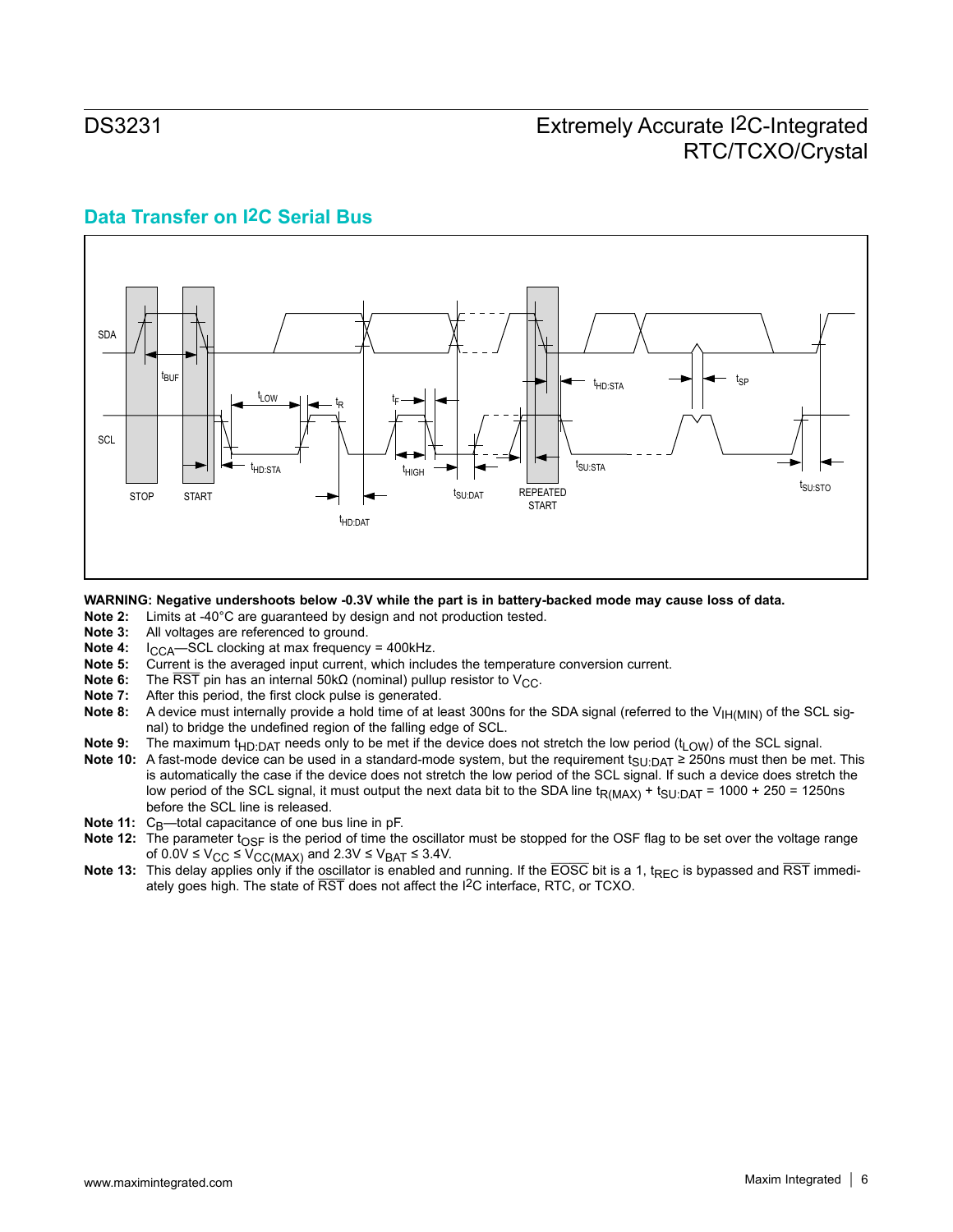## **Typical Operating Characteristics**

( $V_{CC}$  = +3.3V,  $T_A$  = +25°C, unless otherwise noted.)

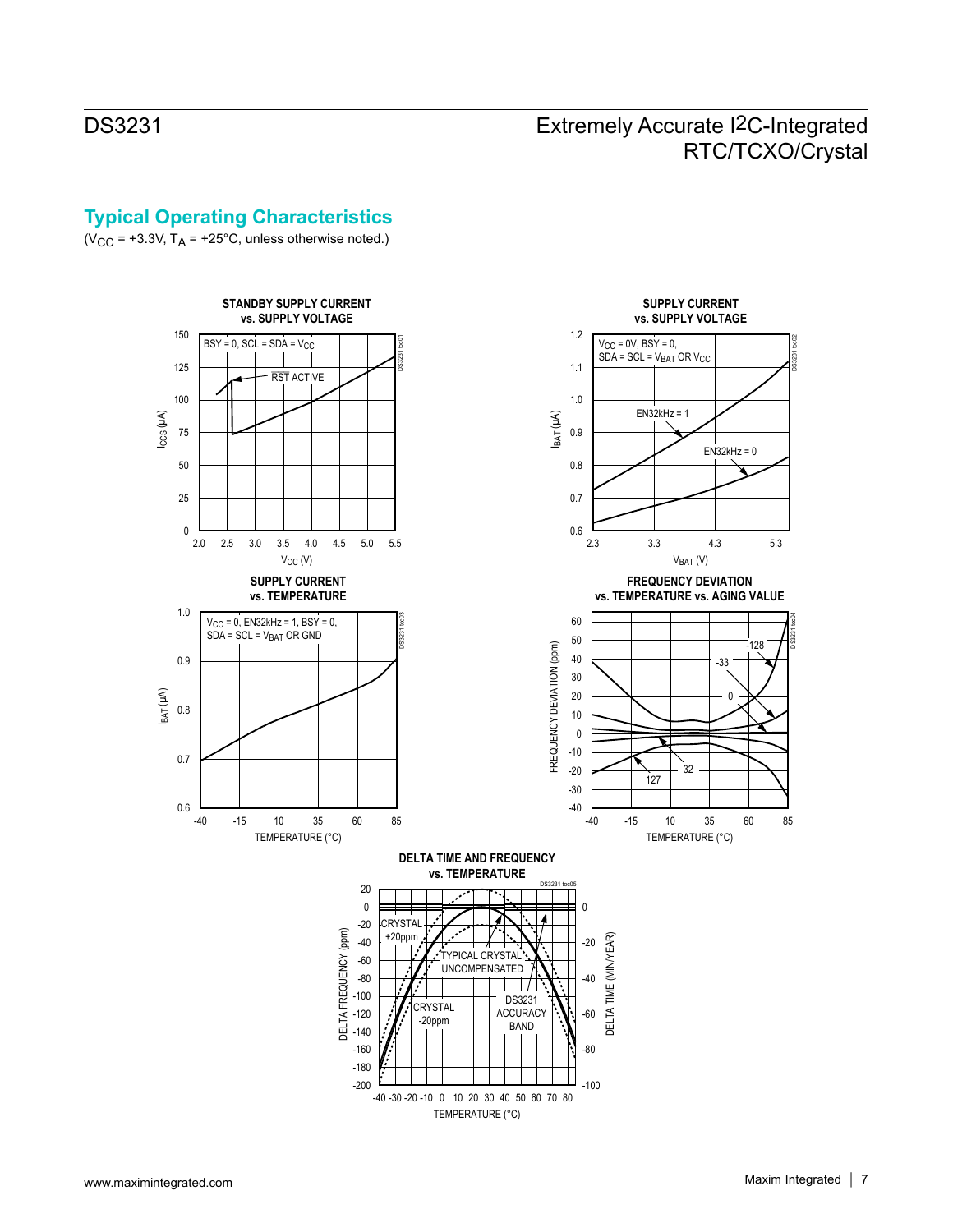## **Block Diagram**

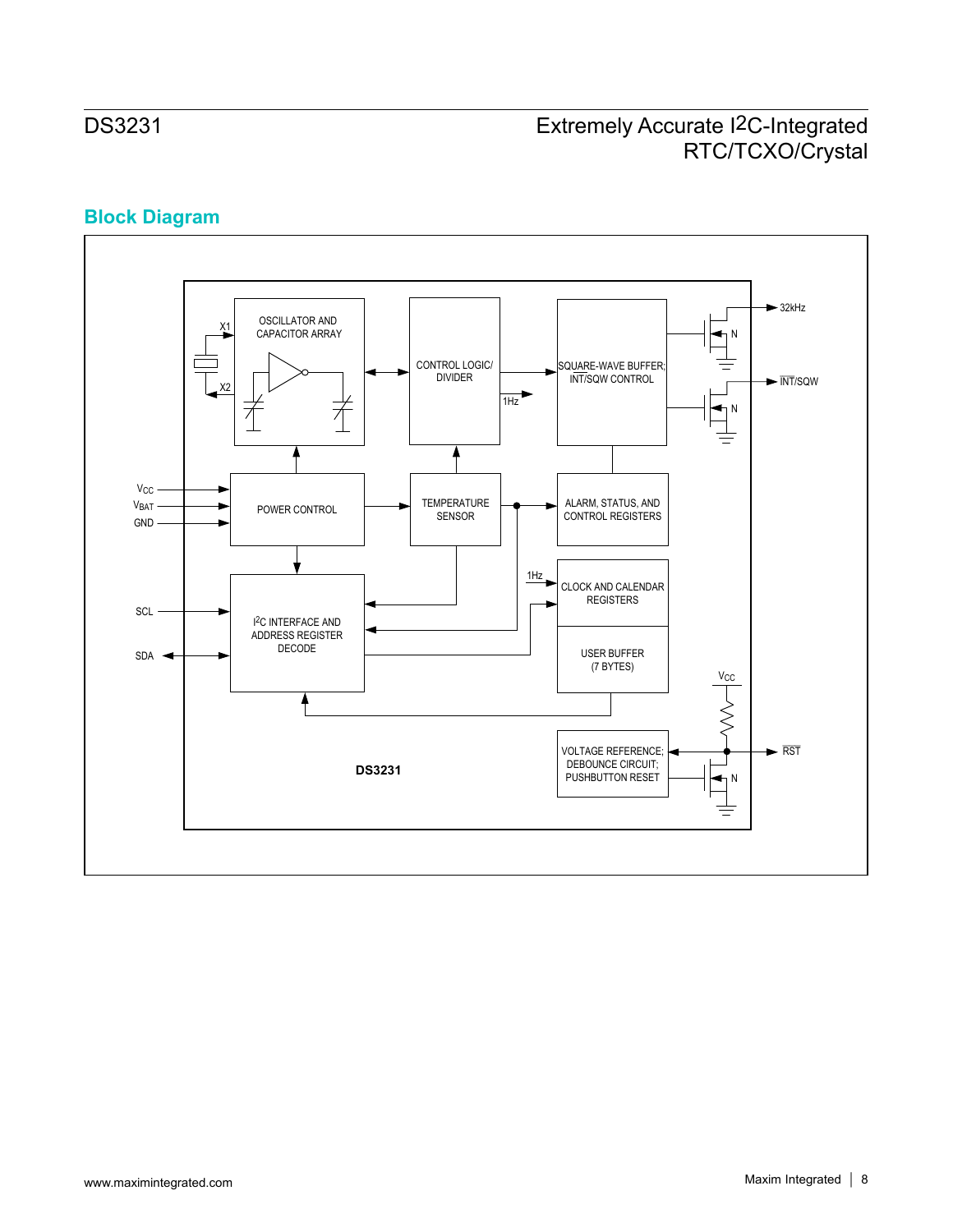## **Pin Description**

| PIN      | <b>NAME</b>             | <b>FUNCTION</b>                                                                                                                                                                                                                                                                                                                                                                                                                                                                                                                                                                                                                                                                                                                                                                                                       |
|----------|-------------------------|-----------------------------------------------------------------------------------------------------------------------------------------------------------------------------------------------------------------------------------------------------------------------------------------------------------------------------------------------------------------------------------------------------------------------------------------------------------------------------------------------------------------------------------------------------------------------------------------------------------------------------------------------------------------------------------------------------------------------------------------------------------------------------------------------------------------------|
| 1        | 32kHz                   | 32kHz Output. This open-drain pin requires an external pullup resistor. When enabled, the output operates on<br>either power supply. It may be left open if not used.                                                                                                                                                                                                                                                                                                                                                                                                                                                                                                                                                                                                                                                 |
| 2        | $V_{CC}$                | DC Power Pin for Primary Power Supply. This pin should be decoupled using a 0.1µF to 1.0µF capacitor.<br>If not used, connect to ground.                                                                                                                                                                                                                                                                                                                                                                                                                                                                                                                                                                                                                                                                              |
| 3        | <b>INT/SQW</b>          | Active-Low Interrupt or Square-Wave Output. This open-drain pin requires an external pullup resistor connected<br>to a supply at 5.5V or less. This multifunction pin is determined by the state of the INTCN bit in the Control<br>Register (0Eh). When INTCN is set to logic 0, this pin outputs a square wave and its frequency is determined by<br>RS2 and RS1 bits. When INTCN is set to logic 1, then a match between the timekeeping registers and either of<br>the alarm registers activates the INT/SQW pin (if the alarm is enabled). Because the INTCN bit is set to logic 1<br>when power is first applied, the pin defaults to an interrupt output with alarms disabled. The pullup voltage can<br>be up to 5.5V, regardless of the voltage on $V_{CC}$ . If not used, this pin can be left unconnected. |
| 4        | $\overline{\text{RST}}$ | Active-Low Reset. This pin is an open-drain input/output. It indicates the status of $V_{CC}$ relative to the<br>V <sub>PF</sub> specification. As V <sub>CC</sub> falls below V <sub>PF</sub> , the RST pin is driven low. When V <sub>CC</sub> exceeds V <sub>PF</sub> , for t <sub>RST</sub> , the<br>RST pin is pulled high by the internal pullup resistor. The active-low, open-drain output is combined with a<br>debounced pushbutton input function. This pin can be activated by a pushbutton reset request. It has an internal<br>50k $\Omega$ nominal value pullup resistor to V <sub>CC</sub> . No external pullup resistors should be connected. If the oscillator is<br>disabled, $t_{RFC}$ is bypassed and $\overline{RST}$ immediately goes high.                                                    |
| $5 - 12$ | N.C.                    | No Connection. Must be connected to ground.                                                                                                                                                                                                                                                                                                                                                                                                                                                                                                                                                                                                                                                                                                                                                                           |
| 13       | <b>GND</b>              | Ground                                                                                                                                                                                                                                                                                                                                                                                                                                                                                                                                                                                                                                                                                                                                                                                                                |
| 14       | V <sub>BAT</sub>        | Backup Power-Supply Input. When using the device with the $V_{BAT}$ input as the primary power source, this pin<br>should be decoupled using a 0.1µF to 1.0µF low-leakage capacitor. When using the device with the V <sub>BAT</sub> input<br>as the backup power source, the capacitor is not required. If V <sub>BAT</sub> is not used, connect to ground. The device is<br>UL recognized to ensure against reverse charging when used with a primary lithium battery.<br>Go to www.maximintegrated.com/ga/info/ul                                                                                                                                                                                                                                                                                                  |
| 15       | <b>SDA</b>              | Serial Data Input/Output. This pin is the data input/output for the I <sup>2</sup> C serial interface. This open-drain pin<br>requires an external pullup resistor. The pullup voltage can be up to 5.5V, regardless of the voltage on $V_{\text{CC}}$ .                                                                                                                                                                                                                                                                                                                                                                                                                                                                                                                                                              |
| 16       | SCL                     | Serial Clock Input. This pin is the clock input for the I <sup>2</sup> C serial interface and is used to synchronize data<br>movement on the serial interface. Up to 5.5V can be used for this pin, regardless of the voltage on $V_{\text{CC}}$ .                                                                                                                                                                                                                                                                                                                                                                                                                                                                                                                                                                    |

### **Detailed Description**

The DS3231 is a serial RTC driven by a temperaturecompensated 32kHz crystal oscillator. The TCXO provides a stable and accurate reference clock, and maintains the RTC to within ±2 minutes per year accuracy from -40°C to +85°C. The TCXO frequency output is available at the 32kHz pin. The RTC is a low-power clock/calendar with two programmable time-of-day alarms and a programmable square-wave output. The  $\overline{\text{INT}}$ /SQW provides either an interrupt signal due to alarm conditions or a square-wave output. The clock/calendar provides seconds, minutes, hours, day, date, month, and year information. The date at the end of the month is automatically adjusted for months with fewer than 31 days, including corrections for leap

year. The clock operates in either the 24-hour or 12-hour format with an AM/PM indicator. The internal registers are accessible though an I2C bus interface.

A temperature-compensated voltage reference and comparator circuit monitors the level of  $V_{CC}$  to detect power failures and to automatically switch to the backup supply when necessary. The RST pin provides an external pushbutton function and acts as an indicator of a power-fail event.

#### **Operation**

The block diagram shows the main elements of the DS3231. The eight blocks can be grouped into four functional groups: TCXO, power control, pushbutton function, and RTC. Their operations are described separately in the following sections.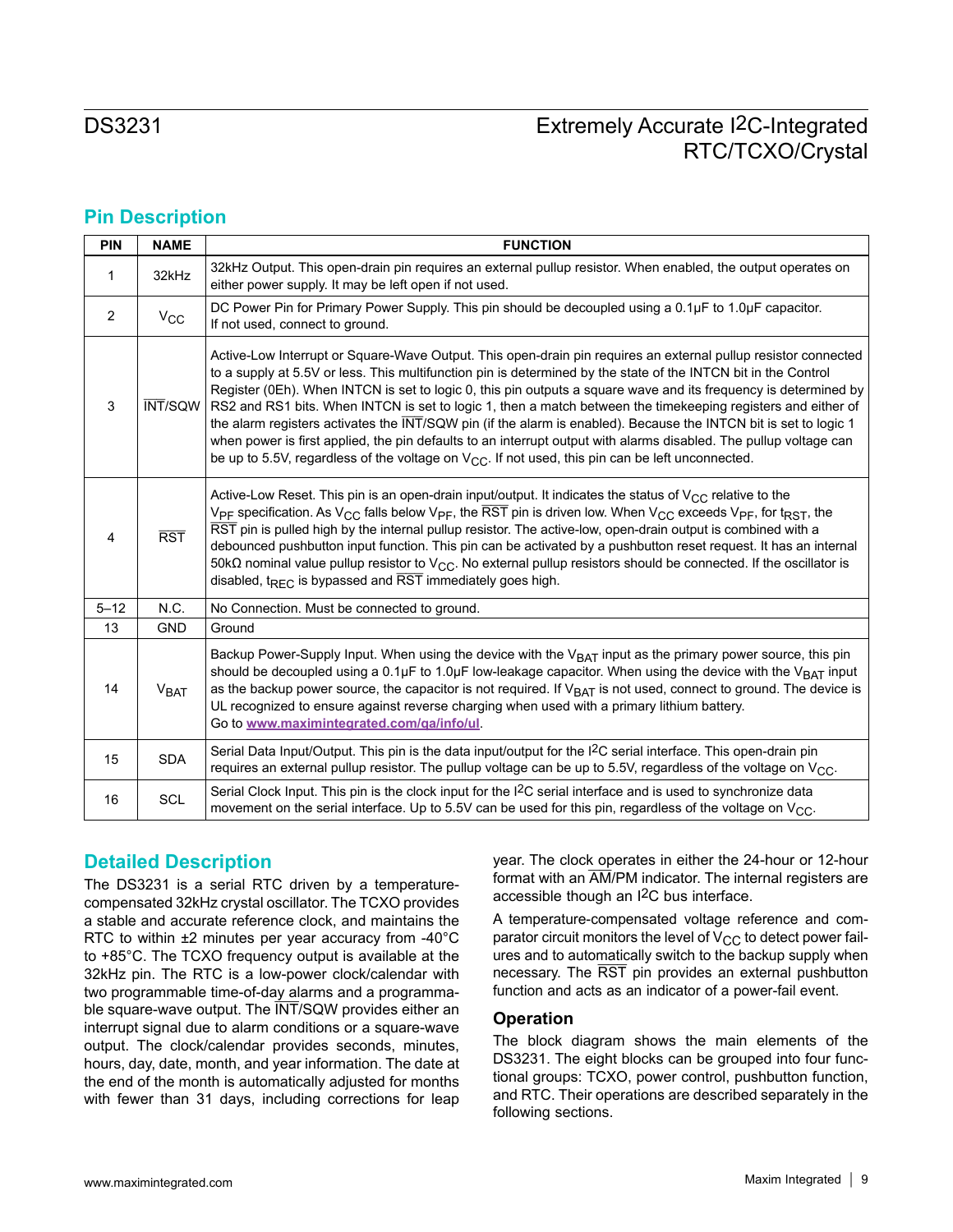#### **32kHz TCXO**

The temperature sensor, oscillator, and control logic form the TCXO. The controller reads the output of the on-chip temperature sensor and uses a lookup table to determine the capacitance required, adds the aging correction in AGE register, and then sets the capacitance selection registers. New values, including changes to the AGE register, are loaded only when a change in the temperature value occurs, or when a user-initiated temperature conversion is completed. Temperature conversion occurs on initial application of  $V_{CC}$  and once every 64 seconds afterwards.

#### **Power Control**

This function is provided by a temperature-compensated voltage reference and a comparator circuit that monitors the V<sub>CC</sub> level. When V<sub>CC</sub> is greater than V<sub>PF</sub>, the part is powered by  $V_{CC}$ . When  $V_{CC}$  is less than  $V_{PF}$  but greater than  $V_{BAT}$ , the DS3231 is powered by  $V_{CC}$ . If  $V_{CC}$  is less than  $V_{PF}$  and is less than  $V_{BAT}$ , the device is powered by  $V<sub>BAT</sub>$ . See Table 1.

| <b>SUPPLY CONDITION</b>                                    | <b>ACTIVE SUPPLY</b> |
|------------------------------------------------------------|----------------------|
| $V_{CC}$ < $V_{PF}$ , $V_{CC}$ < $V_{BAT}$                 | V <sub>BAT</sub>     |
| $V_{\rm CC}$ < $V_{\rm PF}$ , $V_{\rm CC}$ > $V_{\rm BAT}$ | Vcc.                 |
| $V_{CC}$ > $V_{PF}$ , $V_{CC}$ < $V_{BAT}$                 | Vcc.                 |
| $V_{\rm CC}$ > $V_{\rm PF}$ , $V_{\rm CC}$ > $V_{\rm BAT}$ | Vcc                  |

#### **Table 1. Power Control**

To preserve the battery, the first time  $V_{\text{BAT}}$  is applied to the device, the oscillator will not start up until  $V_{CC}$ exceeds  $V_{PF}$ , or until a valid I<sup>2</sup>C address is written to the part. Typical oscillator startup time is less than one second. Approximately 2 seconds after  $V_{CC}$  is applied, or a valid I2C address is written, the device makes a temperature measurement and applies the calculated correction to the oscillator. Once the oscillator is running, it continues to run as long as a valid power source is available ( $V_{CC}$  or  $V_{BAT}$ ), and the device continues to measure the temperature and correct the oscillator frequency every 64 seconds.

On the first application of power ( $V_{CC}$ ) or when a valid I<sup>2</sup>C address is written to the part ( $V<sub>BAT</sub>$ ), the time and date registers are reset to 01/01/00 01 00:00:00 (DD/MM/YY DOW HH:MM:SS).

## **VBAT Operation**

There are several modes of operation that affect the amount of  $V_{\text{BAT}}$  current that is drawn. While the device

is powered by  $V<sub>BAT</sub>$  and the serial interface is active, active battery current,  $I<sub>BATA</sub>$ , is drawn. When the serial interface is inactive, timekeeping current  $(I<sub>BATT</sub>)$ , which includes the averaged temperature conversion current, IBATTC, is used (refer to Application Note 3644: *Power Considerations for Accurate Real-Time Clocks*  for details). Temperature conversion current,  $I<sub>BATTC</sub>$ , is specified since the system must be able to support the periodic higher current pulse and still maintain a valid voltage level. Data retention current,  $I_{\text{BATDR}}$ , is the current drawn by the part when the oscillator is stopped (EOSC = 1). This mode can be used to minimize battery requirements for times when maintaining time and date information is not necessary, e.g., while the end system is waiting to be shipped to a customer.

#### **Pushbutton Reset Function**

The DS3231 provides for a pushbutton switch to be connected to the RST output pin. When the DS3231 is not in a reset cycle, it continuously monitors the RST signal for a low going edge. If an edge transition is detected, the DS3231 debounces the switch by pulling the RST low. After the internal timer has expired ( $PB<sub>DB</sub>$ ), the DS3231 continues to monitor the RST line. If the line is still low, the DS3231 continuously monitors the line looking for a rising edge. Upon detecting release, the DS3231 forces the  $\overline{\text{RST}}$  pin low and holds it low for t $_{\text{RST}}$ .

RST is also used to indicate a power-fail condition. When  $V_{CC}$  is lower than  $V_{PF}$ , an internal power-fail signal is generated, which forces the  $\overline{RST}$  pin low. When  $V_{CC}$ returns to a level above  $V_{PF}$ , the  $\overline{RST}$  pin is held low for approximately 250ms ( $t_{REC}$ ) to allow the power supply to stabilize. If the oscillator is not running (see the *Power Control* section) when V<sub>CC</sub> is applied, t<sub>REC</sub> is bypassed and RST immediately goes high. Assertion of the RST output, whether by pushbutton or power-fail detection, does not affect the internal operation of the DS3231.

#### **Real-Time Clock**

With the clock source from the TCXO, the RTC provides seconds, minutes, hours, day, date, month, and year information. The date at the end of the month is automatically adjusted for months with fewer than 31 days, including corrections for leap year. The clock operates in either the 24-hour or 12-hour format with an AM/PM indicator.

The clock provides two programmable time-of-day alarms and a programmable square-wave output. The INT/SQW pin either generates an interrupt due to alarm condition or outputs a square-wave signal and the selection is controlled by the bit INTCN.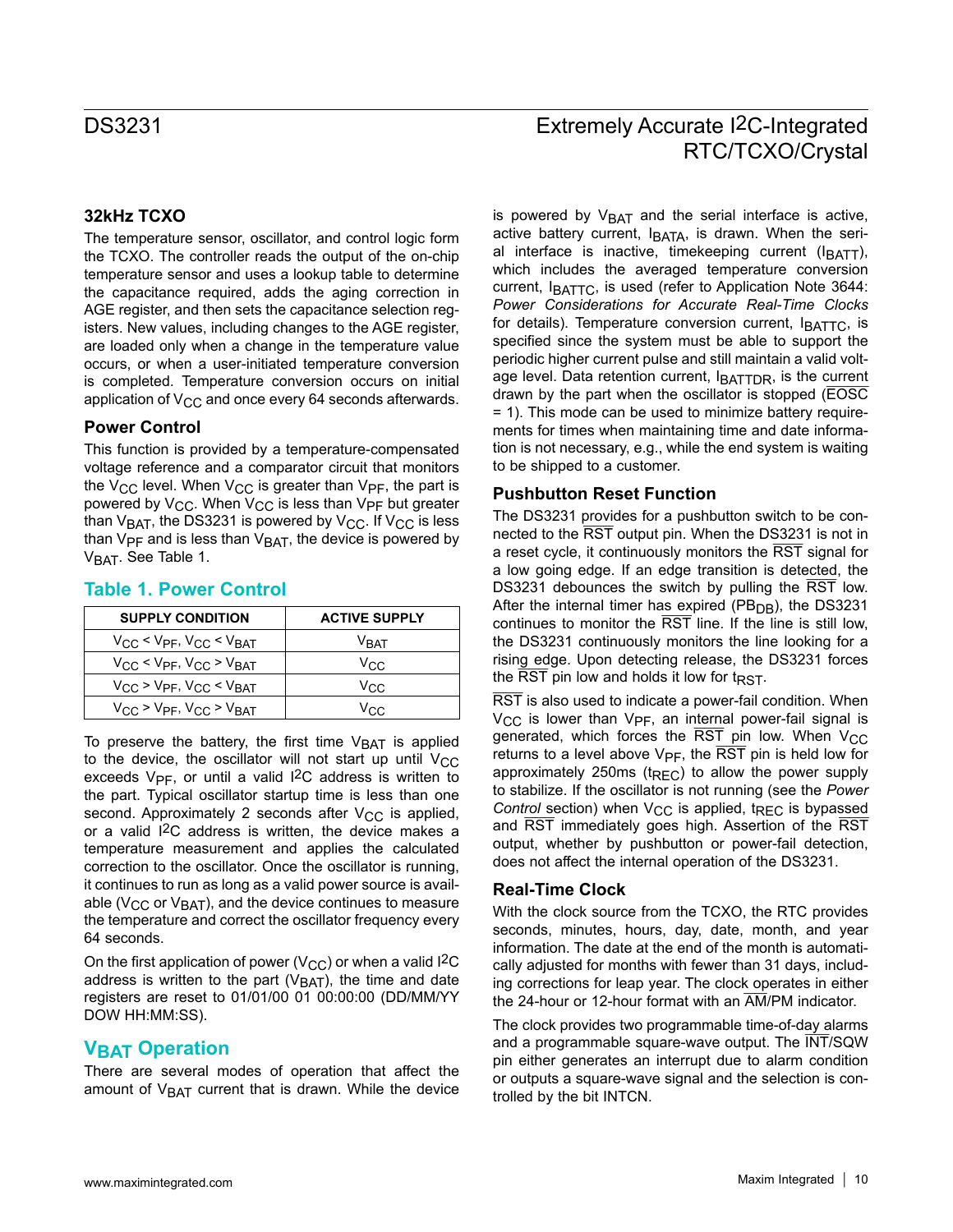| <b>ADDRESS</b>  | BIT <sub>7</sub><br><b>MSB</b> | BIT <sub>6</sub>             | BIT <sub>5</sub>                         | BIT <sub>4</sub> | BIT <sub>3</sub> | BIT <sub>2</sub> | BIT <sub>1</sub> | BIT <sub>0</sub><br><b>LSB</b> | <b>FUNCTION</b>   | <b>RANGE</b>                                      |
|-----------------|--------------------------------|------------------------------|------------------------------------------|------------------|------------------|------------------|------------------|--------------------------------|-------------------|---------------------------------------------------|
| 00h             | $\Omega$                       |                              | 10 Seconds                               |                  |                  | Seconds          |                  |                                | Seconds           | $00 - 59$                                         |
| 01h             | $\mathsf 0$                    |                              | 10 Minutes                               |                  |                  | <b>Minutes</b>   |                  |                                | <b>Minutes</b>    | $00 - 59$                                         |
| 02h             | 0                              | $12\sqrt{24}$                | $\overline{AM}/\overline{PM}$<br>20 Hour | 10 Hour          |                  | Hour             |                  |                                | Hours             | $1-12 + \overline{AM}/PM$<br>$00 - 23$            |
| 03h             | 0                              | 0                            | 0                                        | 0                | $\mathbf 0$      |                  | Day              |                                | Day               | $1 - 7$                                           |
| 04h             | 0                              | $\Omega$                     |                                          | 10 Date          |                  | Date             |                  |                                | Date              | $01 - 31$                                         |
| 05h             | Century                        | $\mathbf 0$                  | $\mathbf{0}$                             | 10 Month         |                  | Month            |                  |                                | Month/<br>Century | $01-12 +$ Century                                 |
| 06h             |                                |                              | 10 Year                                  |                  |                  | Year             |                  |                                | Year              | $00 - 99$                                         |
| 07h             | A1M1                           |                              | 10 Seconds                               |                  |                  | Seconds          |                  |                                | Alarm 1 Seconds   | $00 - 59$                                         |
| 08h             | A1M2                           |                              | 10 Minutes                               |                  |                  | <b>Minutes</b>   |                  |                                | Alarm 1 Minutes   | $00 - 59$                                         |
| 09h             | A1M3                           | $12\sqrt{24}$                | AM/PM<br>20 Hour                         | 10 Hour          |                  | Hour             |                  |                                | Alarm 1 Hours     | $1-12 + \overline{AM}/\overline{PM}$<br>$00 - 23$ |
| 0Ah             | A1M4                           | DY/DT                        |                                          | 10 Date          |                  | Day              |                  |                                | Alarm 1 Day       | $1 - 7$                                           |
|                 |                                |                              |                                          |                  |                  | Date             |                  |                                | Alarm 1 Date      | $1 - 31$                                          |
| 0 <sub>Bh</sub> | A2M2                           | 10 Minutes<br><b>Minutes</b> |                                          |                  |                  | Alarm 2 Minutes  | $00 - 59$        |                                |                   |                                                   |
| 0Ch             | A2M3                           | $12\sqrt{24}$                | AM/PM<br>20 Hour                         | 10 Hour          |                  | Hour             |                  |                                | Alarm 2 Hours     | $1-12 + \overline{AM}/\overline{PM}$<br>$00 - 23$ |
| 0 <sub>Dh</sub> | A2M4                           | DY/DT                        |                                          | 10 Date          |                  | Day              |                  |                                | Alarm 2 Day       | $1 - 7$                                           |
|                 |                                |                              |                                          |                  |                  | Date             |                  |                                | Alarm 2 Date      | $1 - 31$                                          |
| 0Eh             | <b>EOSC</b>                    | <b>BBSQW</b>                 | CONV                                     | RS <sub>2</sub>  | RS <sub>1</sub>  | <b>INTCN</b>     | A2IE             | A <sub>1</sub> IE              | Control           |                                                   |
| 0Fh             | <b>OSF</b>                     | $\mathbf{0}$                 | $\mathbf{0}$                             | 0                | EN32kHz          | <b>BSY</b>       | A <sub>2</sub> F | A <sub>1</sub> F               | Control/Status    |                                                   |
| 10 <sub>h</sub> | <b>SIGN</b>                    | <b>DATA</b>                  | <b>DATA</b>                              | <b>DATA</b>      | <b>DATA</b>      | <b>DATA</b>      | <b>DATA</b>      | <b>DATA</b>                    | Aging Offset      | —                                                 |
| 11h             | <b>SIGN</b>                    | <b>DATA</b>                  | <b>DATA</b>                              | <b>DATA</b>      | <b>DATA</b>      | <b>DATA</b>      | <b>DATA</b>      | <b>DATA</b>                    | MSB of Temp       |                                                   |
| 12h             | <b>DATA</b>                    | <b>DATA</b>                  | $\mathbf 0$                              | 0                | $\mathbf 0$      | 0                | $\mathbf 0$      | 0                              | LSB of Temp       |                                                   |

*Figure 1. Timekeeping Registers*

*Note: Unless otherwise specified, the registers' state is not defined when power is first applied.*

### **Address Map**

Figure 1 shows the address map for the DS3231 timekeeping registers. During a multibyte access, when the address pointer reaches the end of the register space (12h), it wraps around to location 00h. On an I2C START or address pointer incrementing to location 00h, the current time is transferred to a second set of registers. The time information is read from these secondary registers, while the clock may continue to run. This eliminates the need to reread the registers in case the main registers update during a read.

### **I**2**C Interface**

The  $12C$  interface is accessible whenever either  $V_{CC}$  or  $V<sub>BAT</sub>$  is at a valid level. If a microcontroller connected to the DS3231 resets because of a loss of  $V_{CC}$  or other event, it is possible that the microcontroller and DS3231 I2C communications could become unsynchronized, e.g., the microcontroller resets while reading data from the DS3231. When the microcontroller resets, the DS3231 I2C interface may be placed into a known state by toggling SCL until SDA is observed to be at a high level. At that point the microcontroller should pull SDA low while SCL is high, generating a START condition.

### **Clock and Calendar**

The time and calendar information is obtained by reading the appropriate register bytes. Figure 1 illustrates the RTC registers. The time and calendar data are set or initialized by writing the appropriate register bytes. The contents of the time and calendar registers are in the binary-coded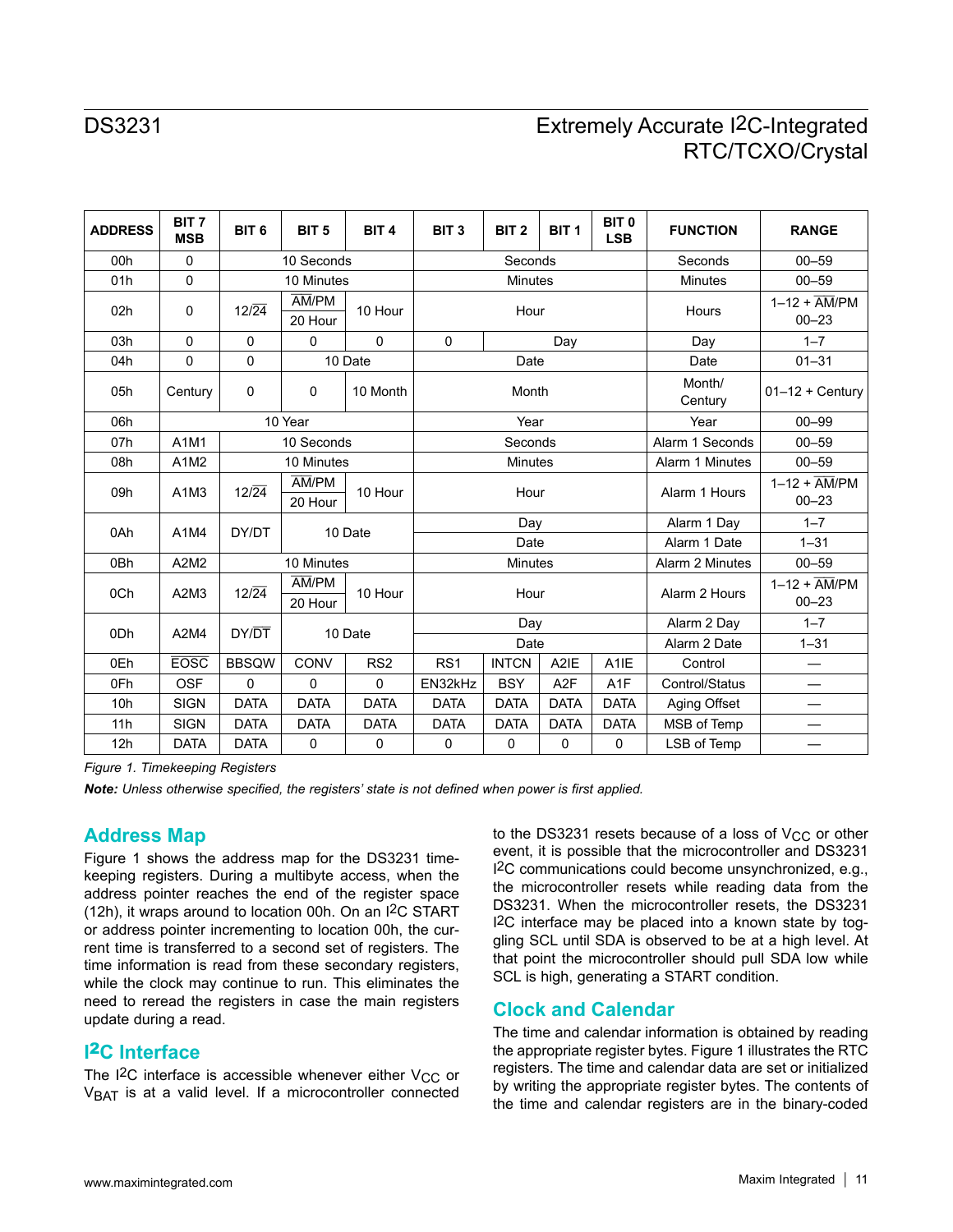decimal (BCD) format. The DS3231 can be run in either 12-hour or 24-hour mode. Bit 6 of the hours register is defined as the 12- or 24-hour mode select bit. When high, the 12-hour mode is selected. In the 12-hour mode, bit 5 is the AM/PM bit with logic-high being PM. In the 24-hour mode, bit 5 is the 20-hour bit (20–23 hours). The century bit (bit 7 of the month register) is toggled when the years register overflows from 99 to 00.

The day-of-week register increments at midnight. Values that correspond to the day of week are user-defined but must be sequential (i.e., if 1 equals Sunday, then 2 equals Monday, and so on). Illogical time and date entries result in undefined operation.

When reading or writing the time and date registers, secondary (user) buffers are used to prevent errors when the internal registers update. When reading the time and date registers, the user buffers are synchronized to the internal registers on any START and when the register pointer rolls over to zero. The time information is read from these secondary registers, while the clock continues to run. This eliminates the need to reread the registers in case the main registers update during a read.

The countdown chain is reset whenever the seconds register is written. Write transfers occur on the acknowledge from the DS3231. Once the countdown chain is reset, to avoid rollover issues the remaining time and date registers must be written within 1 second. The 1Hz square-wave output, if enabled, transitions high 500ms after the seconds data transfer, provided the oscillator is already running.

### **Alarms**

The DS3231 contains two time-of-day/date alarms. Alarm 1 can be set by writing to registers 07h to 0Ah. Alarm 2 can be set by writing to registers 0Bh to 0Dh. The alarms can be programmed (by the alarm enable and INTCN bits of the control register) to activate the INT/SQW output on an alarm match condition. Bit 7 of each of the time-of-day/date alarm registers are mask bits (Table 2). When all the mask bits for each alarm are logic 0, an alarm only occurs when the values in the timekeeping registers match the corresponding values stored in the time-of-day/date alarm registers. The alarms can also be programmed to repeat every second, minute, hour, day, or date. Table 2 shows the possible settings. Configurations not listed in the table will result in illogical operation.

The DY/ $\overline{DT}$  bits (bit 6 of the alarm day/date registers) control whether the alarm value stored in bits 0 to 5 of that register reflects the day of the week or the date of the month. If  $DY/\overline{DT}$  is written to logic 0, the alarm will be the result of a match with date of the month. If  $DY/\overline{DT}$  is written to logic 1, the alarm will be the result of a match with day of the week.

When the RTC register values match alarm register settings, the corresponding Alarm Flag 'A1F' or 'A2F' bit is set to logic 1. If the corresponding Alarm Interrupt Enable 'A1IE' or 'A2IE' is also set to logic 1 and the INTCN bit is set to logic 1, the alarm condition will activate the INT/SQW signal. The match is tested on the once-persecond update of the time and date registers.

| DY/DT |              | <b>ALARM 1 REGISTER MASK BITS (BIT 7)</b> |              |              | <b>ALARM RATE</b>                                  |  |
|-------|--------------|-------------------------------------------|--------------|--------------|----------------------------------------------------|--|
|       | A1M4<br>A1M3 |                                           | A1M2         | A1M1         |                                                    |  |
| X     |              |                                           |              |              | Alarm once per second                              |  |
| X     |              |                                           |              | <sup>0</sup> | Alarm when seconds match                           |  |
| X     |              |                                           | 0            | 0            | Alarm when minutes and seconds match               |  |
| X     |              | O                                         | 0            | 0            | Alarm when hours, minutes, and seconds match       |  |
| 0     | 0            | 0                                         | 0            | 0            | Alarm when date, hours, minutes, and seconds match |  |
|       | 0            | 0                                         | 0            | 0            | Alarm when day, hours, minutes, and seconds match  |  |
|       |              |                                           |              |              |                                                    |  |
| DY/DT |              | ALARM 2 REGISTER MASK BITS (BIT 7)        |              |              | <b>ALARM RATE</b>                                  |  |
|       | A2M4         |                                           | A2M3         | A2M2         |                                                    |  |
| X     |              |                                           |              |              | Alarm once per minute (00 seconds of every minute) |  |
| X     |              |                                           |              | 0            | Alarm when minutes match                           |  |
| X     |              |                                           | <sup>0</sup> | 0            | Alarm when hours and minutes match                 |  |
| 0     | 0            |                                           | 0            | 0            | Alarm when date, hours, and minutes match          |  |
|       | 0            |                                           | 0            | 0            | Alarm when day, hours, and minutes match           |  |

### **Table 2. Alarm Mask Bits**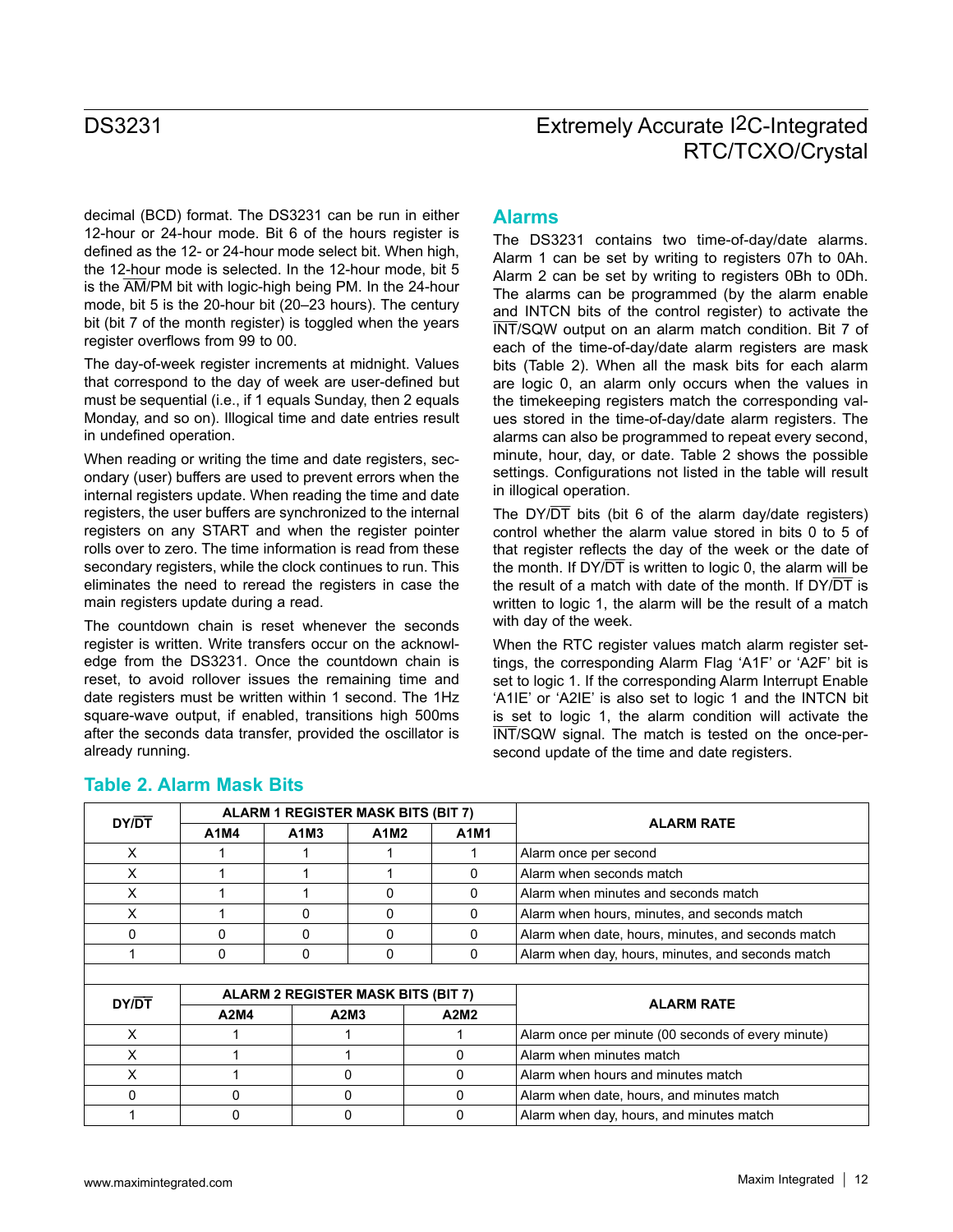### **Control Register (0Eh)**

|              | BIT <sub>7</sub> | BIT <sub>6</sub> | BIT <sub>5</sub> | BIT <sub>4</sub> | BIT <sub>3</sub> | BIT <sub>2</sub> | BIT <sub>1</sub> | BIT <sub>0</sub>  |
|--------------|------------------|------------------|------------------|------------------|------------------|------------------|------------------|-------------------|
| <b>NAME:</b> | <b>EOSC</b>      | <b>BBSQW</b>     | CONV             | RS <sub>2</sub>  | RS <sub>1</sub>  | <b>INTCN</b>     | A2IE             | A <sub>1</sub> IE |
| POR:         |                  |                  |                  |                  |                  |                  |                  |                   |

### **Special-Purpose Registers**

The DS3231 has two additional registers (control and status) that control the real-time clock, alarms, and squarewave output.

#### **Control Register (0Eh)**

**Bit 7: Enable Oscillator (EOSC).** When set to logic 0, the oscillator is started. When set to logic 1, the oscillator is stopped when the DS3231 switches to  $V<sub>BAT</sub>$ . This bit is clear (logic 0) when power is first applied. When the DS3231 is powered by  $V_{CC}$ , the oscillator is always on regardless of the status of the EOSC bit. When EOSC is disabled, all register data is static.

**Bit 6: Battery-Backed Square-Wave Enable (BBSQW).**  When set to logic 1 with INTCN = 0 and  $V_{CC}$  <  $V_{PF}$ , this bit enables the square wave. When BBSQW is logic 0, the  $\overline{\text{INT}}$ /SQW pin goes high impedance when  $V_{CC}$  <  $V_{PF}$ . This bit is disabled (logic 0) when power is first applied.

**Bit 5: Convert Temperature (CONV).** Setting this bit to 1 forces the temperature sensor to convert the temperature into digital code and execute the TCXO algorithm to update the capacitance array to the oscillator. This can only happen when a conversion is not already in progress. The user should check the status bit BSY before forcing the controller to start a new TCXO execution. A user-initiated temperature conversion does not affect the internal 64-second update cycle.

A user-initiated temperature conversion does not affect the BSY bit for approximately 2ms. The CONV bit remains at a 1 from the time it is written until the conversion is finished, at which time both CONV and BSY go to 0. The CONV bit should be used when monitoring the status of a user-initiated conversion.

**Bits 4 and 3: Rate Select (RS2 and RS1).** These bits control the frequency of the square-wave output when

the square wave has been enabled. The following table shows the square-wave frequencies that can be selected with the RS bits. These bits are both set to logic 1 (8.192kHz) when power is first applied.

#### **SQUARE-WAVE OUTPUT FREQUENCY**

| RS <sub>2</sub> | RS <sub>1</sub> | SQUARE-WAVE OUTPUT<br><b>FREQUENCY</b> |
|-----------------|-----------------|----------------------------------------|
|                 |                 | 1Hz                                    |
|                 |                 | 1.024kHz                               |
|                 |                 | 4.096kHz                               |
|                 |                 | 8.192kHz                               |

**Bit 2: Interrupt Control (INTCN).** This bit controls the INT/SQW signal. When the INTCN bit is set to logic 0, a square wave is output on the INT/SQW pin. When the INTCN bit is set to logic 1, then a match between the timekeeping registers and either of the alarm registers activates the INT/SQW output (if the alarm is also enabled). The corresponding alarm flag is always set regardless of the state of the INTCN bit. The INTCN bit is set to logic 1 when power is first applied.

**Bit 1: Alarm 2 Interrupt Enable (A2IE).** When set to logic 1, this bit permits the alarm 2 flag (A2F) bit in the status register to assert  $\overline{\text{INT}}$ /SQW (when INTCN = 1). When the A2IE bit is set to logic 0 or INTCN is set to logic 0, the A2F bit does not initiate an interrupt signal. The A2IE bit is disabled (logic 0) when power is first applied.

**Bit 0: Alarm 1 Interrupt Enable (A1IE).** When set to logic 1, this bit permits the alarm 1 flag (A1F) bit in the status register to assert  $\overline{\text{INT}}$ /SQW (when INTCN = 1). When the A1IE bit is set to logic 0 or INTCN is set to logic 0, the A1F bit does not initiate the INT/SQW signal. The A1IE bit is disabled (logic 0) when power is first applied.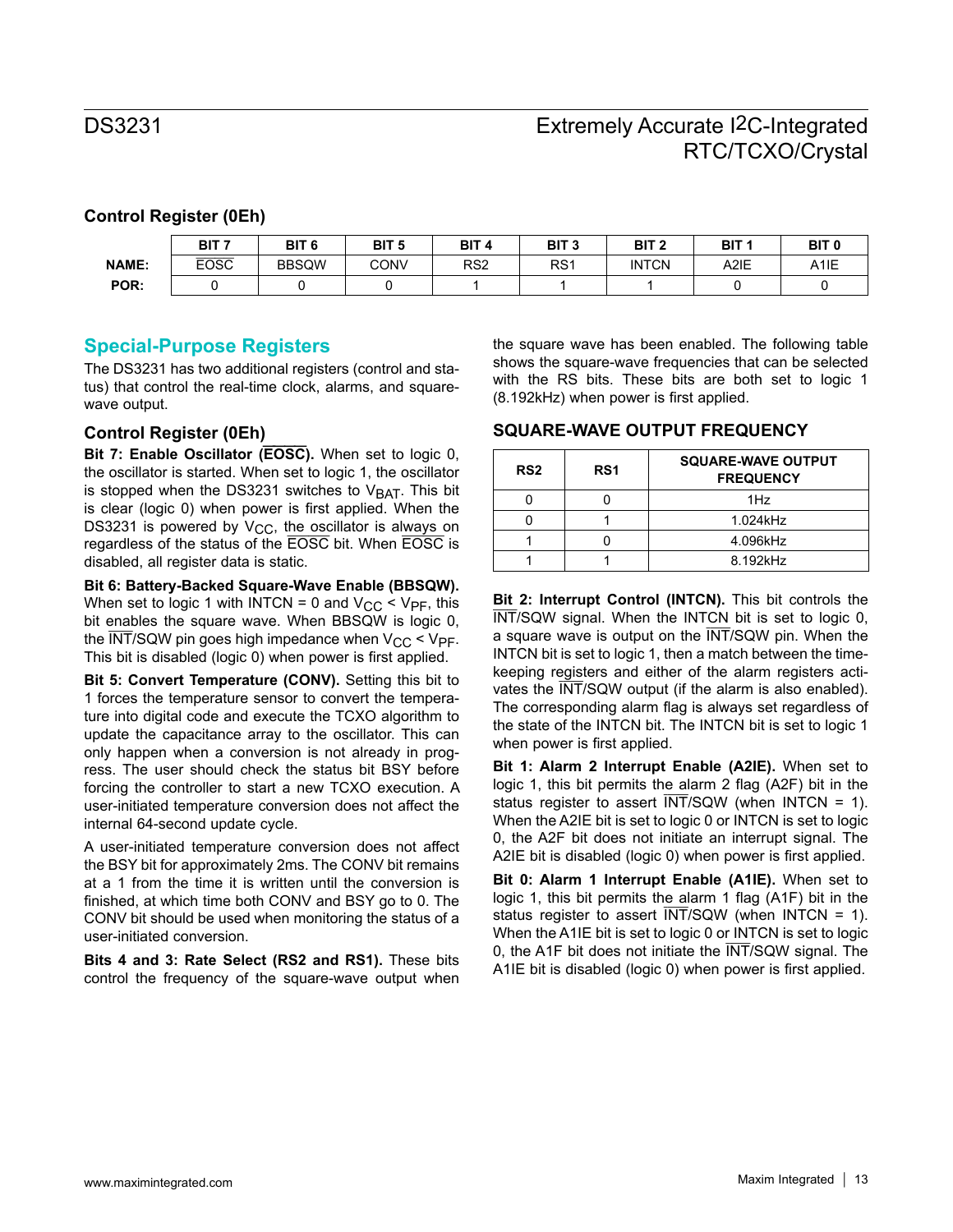### **Status Register (0Fh)**

|              | דום<br>6H<br>--- - | BIT <sub>6</sub> | BIT <sub>5</sub> | BIT <sub>4</sub> | BIT <sub>3</sub> | BIT <sub>2</sub> | <b>BIT</b> | BIT <sub>0</sub> |
|--------------|--------------------|------------------|------------------|------------------|------------------|------------------|------------|------------------|
| <b>NAME:</b> | <b>OSF</b>         |                  |                  |                  | EN32kHz          | <b>BSY</b>       | A2F        | A <sub>1</sub> F |
| POR:         |                    |                  |                  |                  |                  |                  | ,,         |                  |

### **Status Register (0Fh)**

**Bit 7: Oscillator Stop Flag (OSF).** A logic 1 in this bit indicates that the oscillator either is stopped or was stopped for some period and may be used to judge the validity of the timekeeping data. This bit is set to logic 1 any time that the oscillator stops. The following are examples of conditions that can cause the OSF bit to be set:

- 1) The first time power is applied.
- 2) The voltages present on both  $V_{CC}$  and  $V_{BAT}$  are insufficient to support oscillation.
- 3) The EOSC bit is turned off in battery-backed mode.
- 4) External influences on the crystal (i.e., noise, leakage, etc.).

This bit remains at logic 1 until written to logic 0.

**Bit 3: Enable 32kHz Output (EN32kHz).** This bit controls the status of the 32kHz pin. When set to logic 1, the 32kHz pin is enabled and outputs a 32.768kHz squarewave signal. When set to logic 0, the 32kHz pin goes to a high-impedance state. The initial power-up state of this bit is logic 1, and a 32.768kHz square-wave signal appears at the 32kHz pin after a power source is applied to the DS3231 (if the oscillator is running).

**Bit 2: Busy (BSY).** This bit indicates the device is busy executing TCXO functions. It goes to logic 1 when the conversion signal to the temperature sensor is asserted and then is cleared when the device is in the 1-minute idle state.

**Bit 1: Alarm 2 Flag (A2F).** A logic 1 in the alarm 2 flag bit indicates that the time matched the alarm 2 registers. If the A2IE bit is logic 1 and the INTCN bit is set to logic 1, the INT/SQW pin is also asserted. A2F is cleared when written to logic 0. This bit can only be written to logic 0. Attempting to write to logic 1 leaves the value unchanged.

**Bit 0: Alarm 1 Flag (A1F).** A logic 1 in the alarm 1 flag bit indicates that the time matched the alarm 1 registers. If the

A1IE bit is logic 1 and the INTCN bit is set to logic 1, the INT/SQW pin is also asserted. A1F is cleared when written to logic 0. This bit can only be written to logic 0. Attempting to write to logic 1 leaves the value unchanged.

### **Aging Offset**

The aging offset register takes a user-provided value to add to or subtract from the codes in the capacitance array registers. The code is encoded in two's complement, with bit 7 representing the sign bit. One LSB represents one small capacitor to be switched in or out of the capacitance array at the crystal pins. The aging offset register capacitance value is added or subtracted from the capacitance value that the device calculates for each temperature compensation. The offset register is added to the capacitance array during a normal temperature conversion, if the temperature changes from the previous conversion, or during a manual user conversion (setting the CONV bit). To see the effects of the aging register on the 32kHz output frequency immediately, a manual conversion should be started after each aging register change.

Positive aging values add capacitance to the array, slowing the oscillator frequency. Negative values remove capacitance from the array, increasing the oscillator frequency.

The change in ppm per LSB is different at different temperatures. The frequency vs. temperature curve is shifted by the values used in this register. At +25°C, one LSB typically provides about 0.1ppm change in frequency.

Use of the aging register is not needed to achieve the accuracy as defined in the EC tables, but could be used to help compensate for aging at a given temperature. See the *Typical Operating Characteristics* section for a graph showing the effect of the register on accuracy over temperature.

#### **Aging Offset (10h)**

|              | BIT <sub>7</sub> | BIT <sub>6</sub> | BIT <sub>5</sub> | BIT <sub>4</sub> | BIT <sub>3</sub> | BIT <sub>2</sub> | BIT <sub>1</sub> | BIT <sub>0</sub> |
|--------------|------------------|------------------|------------------|------------------|------------------|------------------|------------------|------------------|
| <b>NAME:</b> | Sign             | Data             | Data             | Data             | Data             | Data             | Data             | Data             |
| POR:         |                  |                  |                  |                  |                  |                  |                  |                  |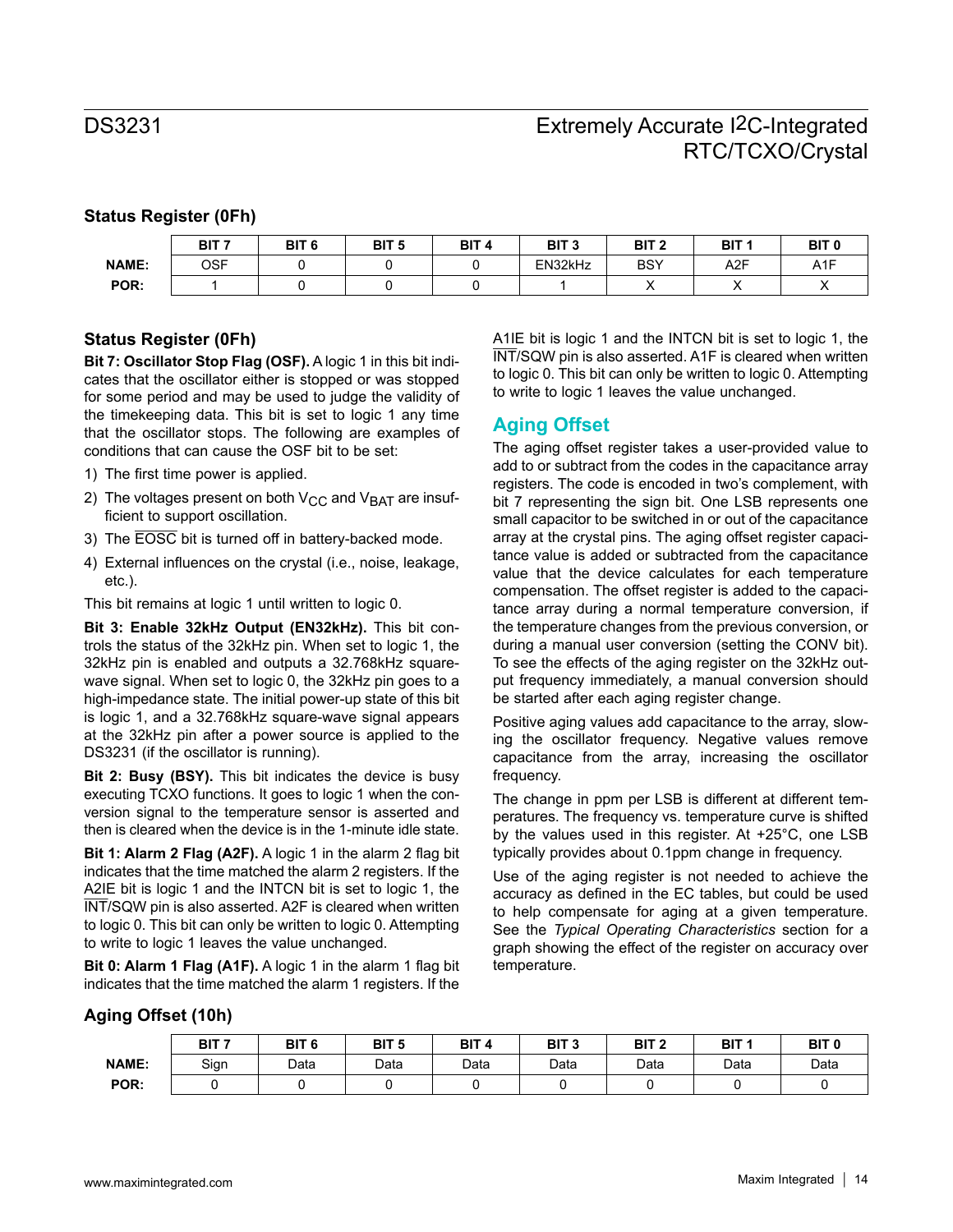|              | BIT <sub>7</sub> | BIT <sub>6</sub> | BIT <sub>5</sub> | BIT <sub>4</sub> | BIT <sub>3</sub> | BIT <sub>2</sub> | BIT <sub>1</sub> | BIT <sub>0</sub> |
|--------------|------------------|------------------|------------------|------------------|------------------|------------------|------------------|------------------|
| <b>NAME:</b> | Sign             | Data             | Data             | Data             | Data             | Data             | Data             | Data             |
| POR:         |                  |                  |                  |                  |                  |                  |                  |                  |

#### **Temperature Register (Upper Byte) (11h)**

#### **Temperature Register (Lower Byte) (12h)**

|              | BIT <sub>7</sub> | BIT <sub>6</sub> | BIT <sub>5</sub> | BIT <sub>4</sub> | BIT <sub>3</sub> | BIT <sub>2</sub> | BIT <sub>1</sub> | BIT <sub>0</sub> |
|--------------|------------------|------------------|------------------|------------------|------------------|------------------|------------------|------------------|
| <b>NAME:</b> | Data             | Data             |                  |                  |                  |                  |                  |                  |
| POR:         |                  |                  |                  |                  |                  |                  |                  |                  |

### **Temperature Registers (11h–12h)**

Temperature is represented as a 10-bit code with a resolution of 0.25°C and is accessible at location 11h and 12h. The temperature is encoded in two's complement format. The upper 8 bits, the integer portion, are at location 11h and the lower 2 bits, the fractional portion, are in the upper nibble at location 12h. For example, 00011001  $01b = +25.25^{\circ}$ C. Upon power reset, the registers are set to a default temperature of 0°C and the controller starts a temperature conversion. The temperature is read on initial application of  $V_{CC}$  or I<sup>2</sup>C access on  $V_{BAT}$  and once every 64 seconds afterwards. The temperature registers are updated after each user-initiated conversion and on every 64-second conversion. The temperature registers are read-only.

### **I**2**C Serial Data Bus**

The DS3231 supports a bidirectional I<sup>2</sup>C bus and data transmission protocol. A device that sends data onto the bus is defined as a transmitter and a device receiving data is defined as a receiver. The device that controls the message is called a master. The devices that are controlled by the master are slaves. The bus must be controlled by a master device that generates the serial clock (SCL), controls the bus access, and generates the START and STOP conditions. The DS3231 operates as a slave on the I2C bus. Connections to the bus are made through the SCL input and open-drain SDA I/O lines. Within the bus specifications, a standard mode (100kHz maximum clock rate) and a fast mode (400kHz maximum clock rate) are defined. The DS3231 works in both modes.

The following bus protocol has been defined (Figure 2):

- Data transfer may be initiated only when the bus is not busy.
- During data transfer, the data line must remain stable whenever the clock line is high. Changes in the data

line while the clock line is high are interpreted as control signals.

Accordingly, the following bus conditions have been defined:

**Bus not busy:** Both data and clock lines remain high.

**START data transfer:** A change in the state of the data line from high to low, while the clock line is high, defines a START condition.

**STOP data transfer:** A change in the state of the data line from low to high, while the clock line is high, defines a STOP condition.

**Data valid:** The state of the data line represents valid data when, after a START condition, the data line is stable for the duration of the high period of the clock signal. The data on the line must be changed during the low period of the clock signal. There is one clock pulse per bit of data.

Each data transfer is initiated with a START condition and terminated with a STOP condition. The number of data bytes transferred between the START and the STOP conditions is not limited, and is determined by the master device. The information is transferred bytewise and each receiver acknowledges with a ninth bit.

**Acknowledge:** Each receiving device, when addressed, is obliged to generate an acknowledge after the reception of each byte. The master device must generate an extra clock pulse, which is associated with this acknowledge bit.

A device that acknowledges must pull down the SDA line during the acknowledge clock pulse in such a way that the SDA line is stable low during the high period of the acknowledge-related clock pulse. Of course, setup and hold times must be taken into account. A master must signal an end of data to the slave by not generat-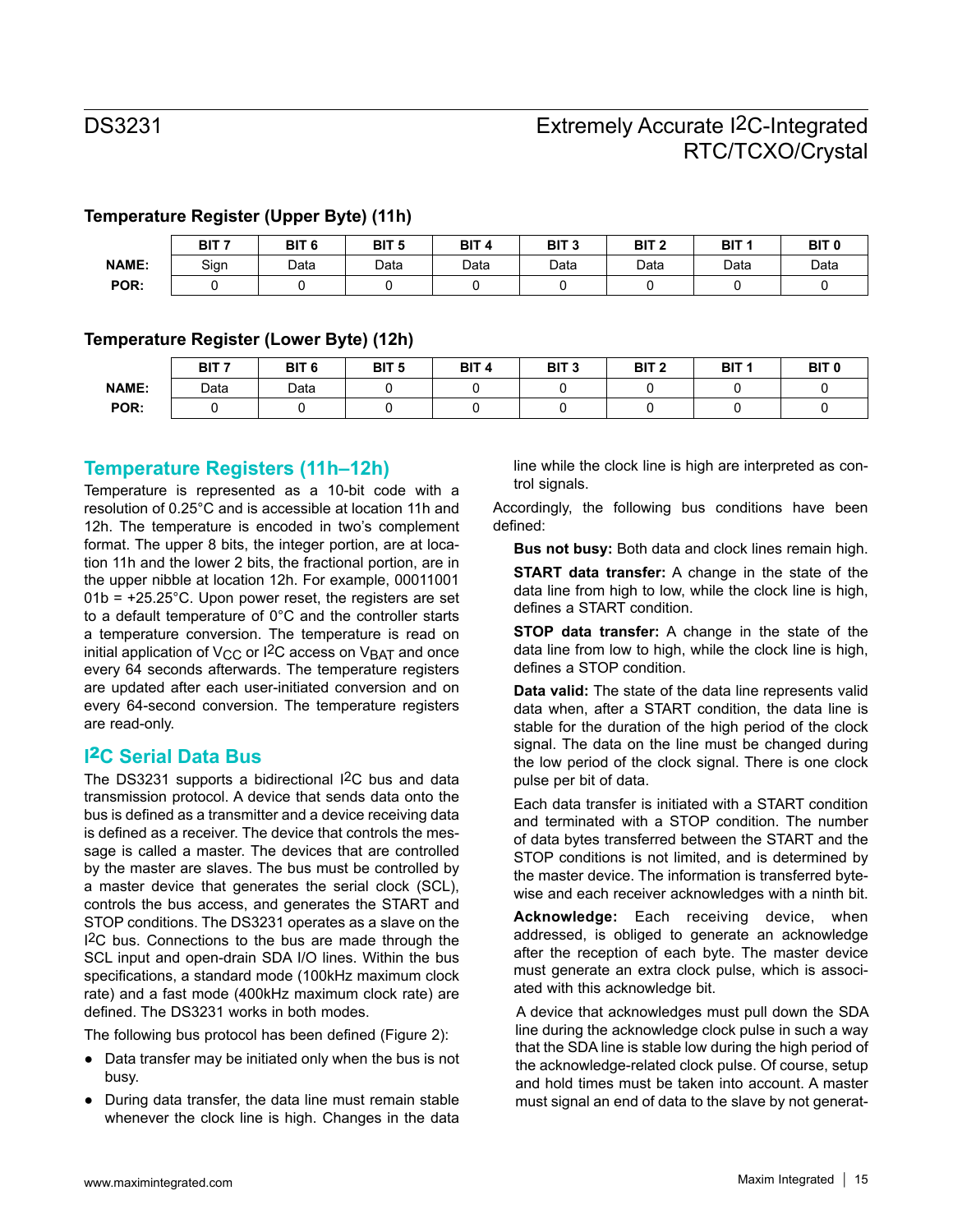

*Figure 2. I2C Data Transfer Overview*

ing an acknowledge bit on the last byte that has been clocked out of the slave. In this case, the slave must leave the data line high to enable the master to generate the STOP condition.

Figures 3 and 4 detail how data transfer is accomplished on the I<sup>2</sup>C bus. Depending upon the state of the R/W bit, two types of data transfer are possible:

**Data transfer from a master transmitter to a slave receiver.** The first byte transmitted by the master

is the slave address. Next follows a number of data bytes. The slave returns an acknowledge bit after each received byte. Data is transferred with the most significant bit (MSB) first.

**Data transfer from a slave transmitter to a master receiver.** The first byte (the slave address) is transmitted by the master. The slave then returns an acknowledge bit. Next follows a number of data bytes transmitted by the slave to the master. The master returns an acknowledge bit after all received bytes other than the







*Figure 4. Data Read—Slave Transmitter Mode*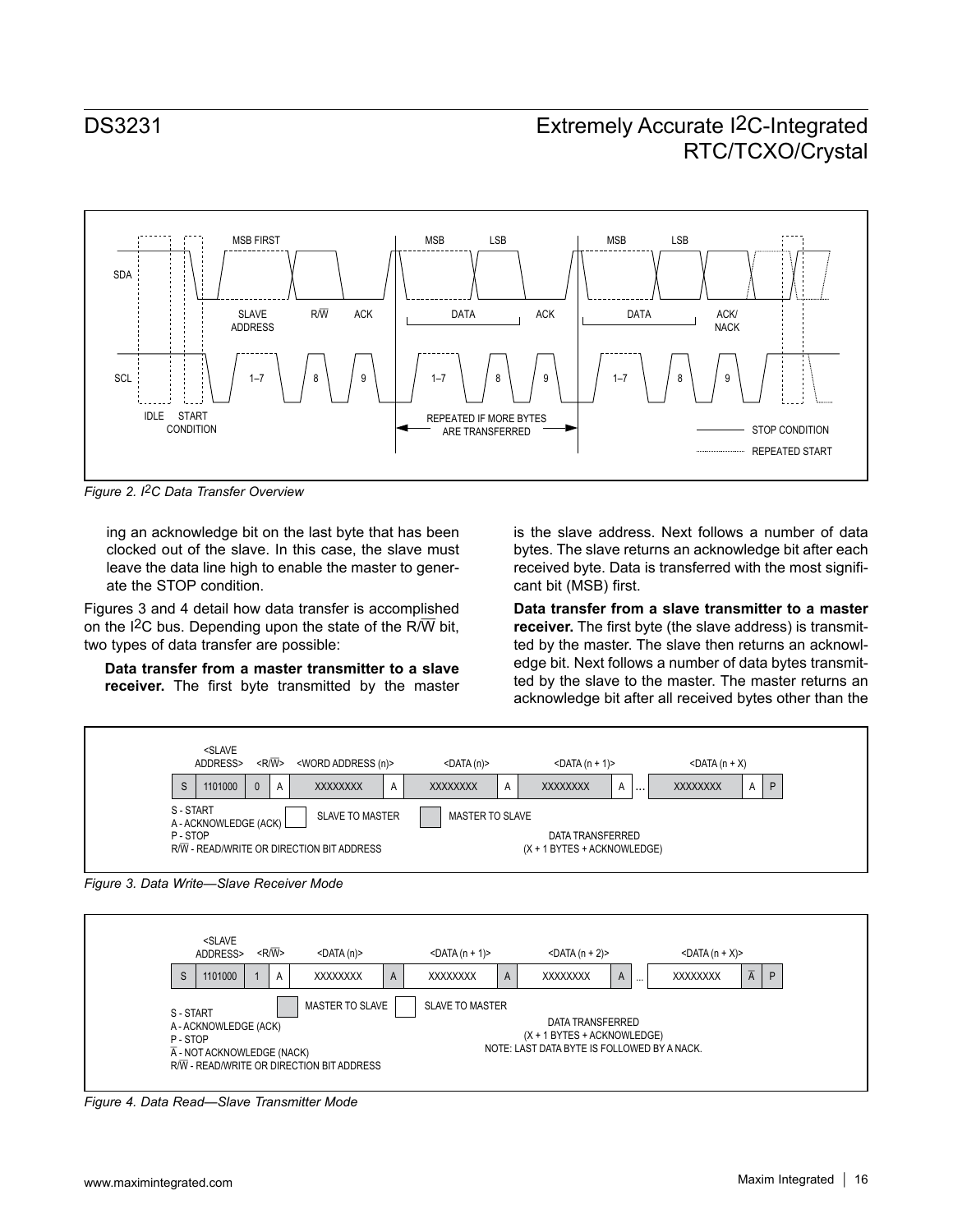

*Figure 5. Data Write/Read (Write Pointer, Then Read)—Slave Receive and Transmit*

last byte. At the end of the last received byte, a not acknowledge is returned.

The master device generates all the serial clock pulses and the START and STOP conditions. A transfer is ended with a STOP condition or with a repeated START condition. Since a repeated START condition is also the beginning of the next serial transfer, the bus will not be released. Data is transferred with the most significant bit (MSB) first.

The DS3231 can operate in the following two modes:

**Slave receiver mode (DS3231 write mode):** Serial data and clock are received through SDA and SCL. After each byte is received, an acknowledge bit is transmitted. START and STOP conditions are recognized as the beginning and end of a serial transfer. Address recognition is performed by hardware after reception of the slave address and direction bit. The slave address byte is the first byte received after the master generates the START condition. The slave address byte contains the 7-bit DS3231 address, which is 1101000, followed by the direction bit ( $R/\overline{W}$ ), which is 0 for a write. After receiving and decoding the slave address byte, the DS3231 outputs an acknowledge on SDA. After the DS3231 acknowledges the slave address + write bit, the master transmits a word address to the DS3231. This sets the register pointer on the DS3231, with the DS3231 acknowledging the

transfer. The master may then transmit zero or more bytes of data, with the DS3231 acknowledging each byte received. The register pointer increments after each data byte is transferred. The master generates a STOP condition to terminate the data write.

**Slave transmitter mode (DS3231 read mode):** The first byte is received and handled as in the slave receiver mode. However, in this mode, the direction bit indicates that the transfer direction is reversed. Serial data is transmitted on SDA by the DS3231 while the serial clock is input on SCL. START and STOP conditions are recognized as the beginning and end of a serial transfer. Address recognition is performed by hardware after reception of the slave address and direction bit. The slave address byte is the first byte received after the master generates a START condition. The slave address byte contains the 7-bit DS3231 address, which is 1101000, followed by the direction bit  $(R/\overline{W})$ , which is 1 for a read. After receiving and decoding the slave address byte, the DS3231 outputs an acknowledge on SDA. The DS3231 then begins to transmit data starting with the register address pointed to by the register pointer. If the register pointer is not written to before the initiation of a read mode, the first address that is read is the last one stored in the register pointer. The DS3231 must receive a not acknowledge to end a read.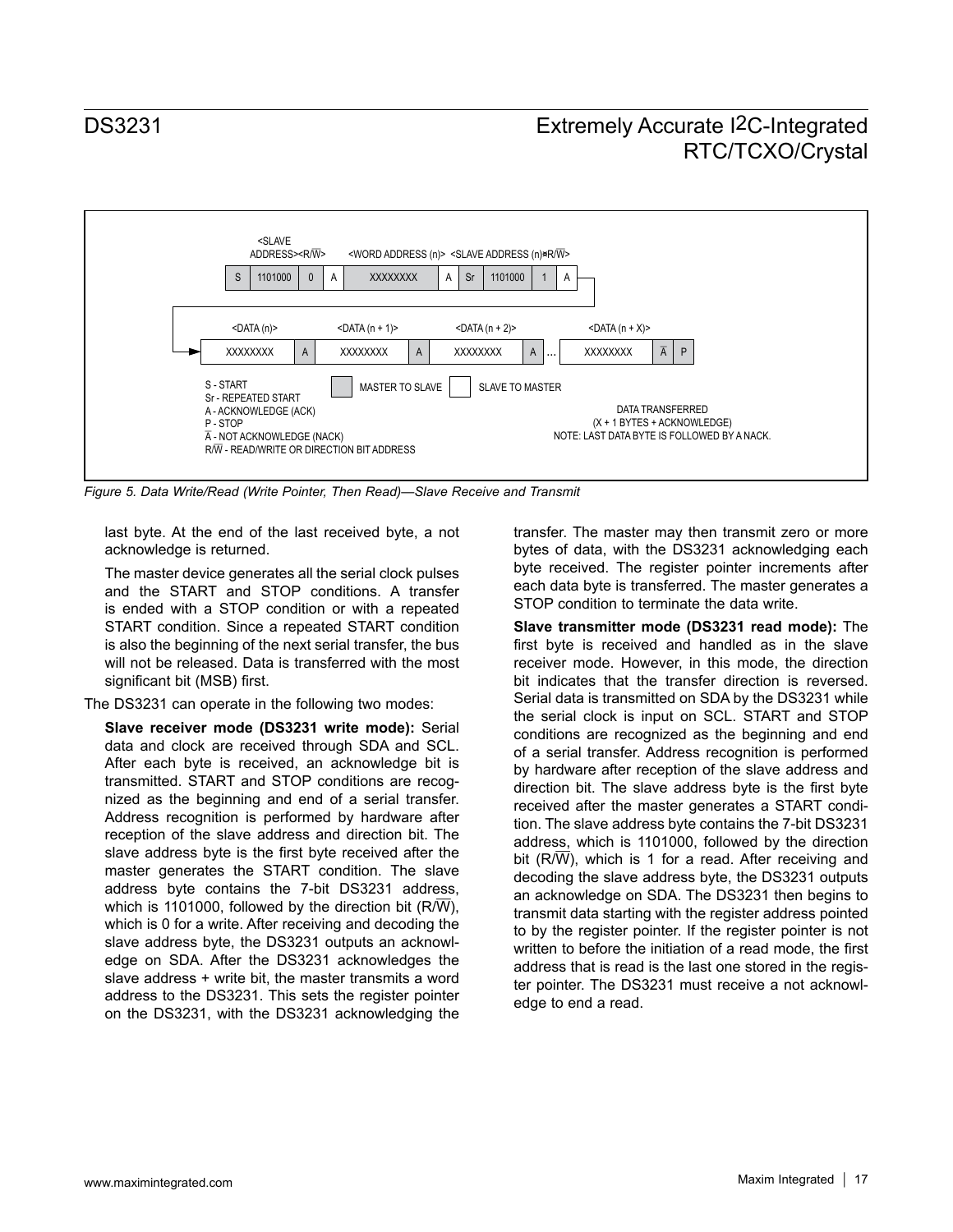### **Handling, PCB Layout, and Assembly**

The DS3231 package contains a quartz tuning-fork crystal. Pick-and-place equipment can be used, but precautions should be taken to ensure that excessive shocks are avoided. Ultrasonic cleaning should be avoided to prevent damage to the crystal.

Avoid running signal traces under the package, unless a ground plane is placed between the package and the signal line. All N.C. (no connect) pins must be connected to ground.

Moisture-sensitive packages are shipped from the factory dry packed. Handling instructions listed on the package label must be followed to prevent damage during reflow. Refer to the IPC/JEDEC J-STD-020 standard for moisture-sensitive device (MSD) classifications and reflow profiles. Exposure to reflow is limited to 2 times maximum.



### **Chip Information**

SUBSTRATE CONNECTED TO GROUND PROCESS: CMOS

## **Pin Configuration Configuration Configuration**

| <b>PART</b> | <b>TEMP RANGE</b>                    | <b>PIN-PACKAGE</b> |
|-------------|--------------------------------------|--------------------|
| DS3231S#    | $0^{\circ}$ C to +70 $^{\circ}$ C    | 16.SO              |
| DS3231SN#   | -40 $^{\circ}$ C to +85 $^{\circ}$ C | 16.SO              |

#*Denotes an RoHS-compliant device that may include lead (Pb) that is exempt under RoHS requirements. The lead finish is JESD97 category e3, and is compatible with both lead-based and lead-free soldering processes. A "#" anywhere on the top mark denotes an RoHS-compliant device.*

### **Package Information**

For the latest package outline information and land patterns (footprints), go to **[www.maximintegrated.com/packages](http://www.maximintegrated.com/packages)**. Note that a "+", "#", or "-" in the package code indicates RoHS status only. Package drawings may show a different suffix character, but the drawing pertains to the package regardless of RoHS status.

| <b>PACKAGE</b> | <b>PACKAGE</b> | <b>OUTLINE</b> | LAND               |
|----------------|----------------|----------------|--------------------|
| <b>TYPE</b>    | <b>CODE</b>    | NO.            | <b>PATTERN NO.</b> |
| 16.SO          | W16#H2         | 21-0042        | 90-0107            |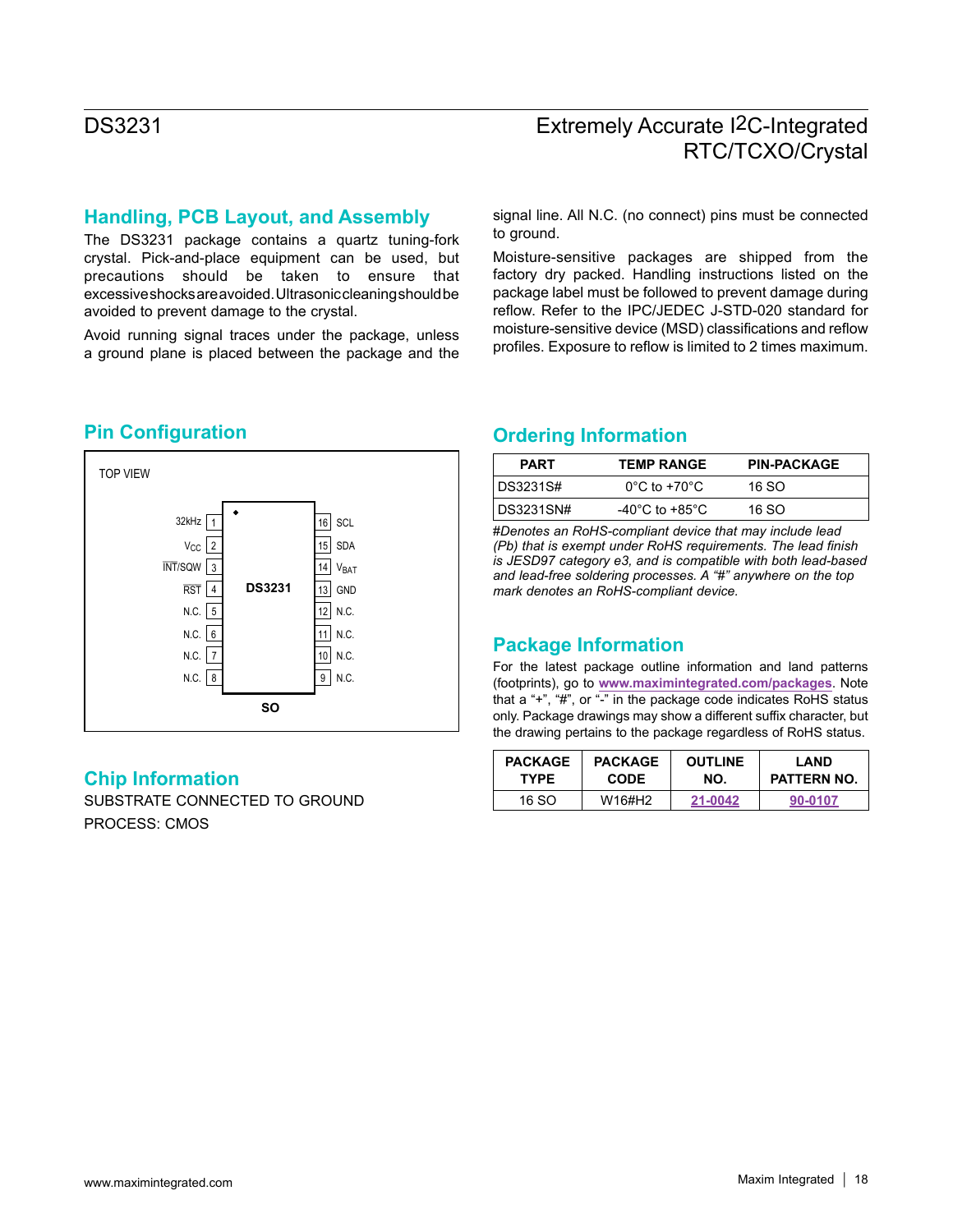# **Revision History**

| <b>REVISION</b><br><b>NUMBER</b> | <b>REVISION</b><br><b>DATE</b> | <b>DESCRIPTION</b>                                                                                                                                                                                                  | <b>PAGES</b><br><b>CHANGED</b> |
|----------------------------------|--------------------------------|---------------------------------------------------------------------------------------------------------------------------------------------------------------------------------------------------------------------|--------------------------------|
| 0                                | 1/05                           | Initial release.                                                                                                                                                                                                    |                                |
| 1                                |                                | Changed Digital Temp Sensor Output from ±2°C to ±3°C.                                                                                                                                                               | 1, 3                           |
|                                  |                                | Updated Typical Operating Circuit.                                                                                                                                                                                  | 1                              |
|                                  | 2/05                           | Changed $T_A$ = -40°C to +85°C to $T_A$ = $T_{MIN}$ to $T_{MAX}$ .                                                                                                                                                  | 2, 3, 4                        |
|                                  |                                | Updated Block Diagram.                                                                                                                                                                                              | 8                              |
|                                  |                                | Added "UL Recognized" to Features; added lead-free packages and removed S from top<br>mark info in Ordering Information table; added ground connections to the N.C. pin in the<br><b>Typical Operating Circuit.</b> | 1                              |
|                                  |                                | Added "noncondensing" to operating temperature range; changed $V_{PF}$ MIN from 2.35V to<br>2.45V.                                                                                                                  | $\overline{2}$                 |
| 2                                |                                | Added aging offset specification.                                                                                                                                                                                   | 3                              |
|                                  |                                | Relabeled TOC4.                                                                                                                                                                                                     | $\overline{7}$                 |
|                                  |                                | Added arrow showing input on X1 in the Block Diagram.                                                                                                                                                               | 8                              |
|                                  | 6/05                           | Updated pin descriptions for V <sub>CC</sub> and V <sub>BAT</sub> .                                                                                                                                                 | 9                              |
|                                  |                                | Added the I <sup>2</sup> C Interface section.                                                                                                                                                                       | 10                             |
|                                  |                                | Figure 1: Added sign bit to aging and temperature registers; added MSB and LSB.                                                                                                                                     | 11                             |
|                                  |                                | Corrected title for rate select bits frequency table.                                                                                                                                                               | 13                             |
|                                  |                                | Added note that frequency stability over temperature spec is with aging offset register =<br>00h; changed bit 7 from Data to Sign (Crystal Aging Offset Register).                                                  | 14                             |
|                                  |                                | Changed bit 7 from Data to Sign (Temperature Register); correct pin definitions in I <sup>2</sup> C<br>Serial Data Bus section.                                                                                     | 15                             |
|                                  |                                | Modified the Handing, PC Board Layout, and Assembly section to refer to<br>J-STD-020 for reflow profiles for lead-free and leaded packages.                                                                         | 17                             |
| 3                                | 11/05                          | Changed lead-free packages to RoHS-compliant packages.                                                                                                                                                              | 1                              |
|                                  |                                | Changed RST and UL bullets in Features.                                                                                                                                                                             | 1                              |
|                                  |                                | Changed EC condition "V <sub>CC</sub> > V <sub>BAT</sub> " to "V <sub>CC</sub> = Active Supply (see Table 1)."                                                                                                      | 2, 3                           |
|                                  |                                | Modified Note 12 to correct t <sub>REC</sub> operation.                                                                                                                                                             | 6                              |
|                                  |                                | Added various conditions text to TOCs 1, 2, and 3.                                                                                                                                                                  | $\overline{7}$                 |
|                                  |                                | Added text to pin descriptions for 32kHz, $V_{CC}$ , and $\overline{RST}$ .                                                                                                                                         | 9                              |
| 4                                | 10/06                          | Table 1: Changed column heading "Powered By" to "Active Supply"; changed "applied" to<br>"exceeds V <sub>PF</sub> " in the Power Control section.                                                                   | 10                             |
|                                  |                                | Indicated BBSQW applies to both SQW and interrupts; simplified temp convert<br>description (bit 5); added "output" to INT/SQW (bit 2).                                                                              | 13                             |
|                                  |                                | Changed the Crystal Aging section to the Aging Offset section; changed "this bit<br>indicates" to "this bit controls" for the enable 32kHz output bit.                                                              | 14                             |
|                                  |                                | Added Warning note to EC table notes; updated Note 12.                                                                                                                                                              | 6                              |
|                                  |                                | Updated the Typical Operating Characteristics graphs.                                                                                                                                                               | $\overline{7}$                 |
| 5                                | 4/08                           | In the Power Control section, added information about the POR state of the time and date<br>registers; in the Real-Time Clock section, added to the description of the RST function.                                | 10                             |
|                                  |                                | In Figure 1, corrected the months date range for 04h from 00-31 to 01-31.                                                                                                                                           | 11                             |